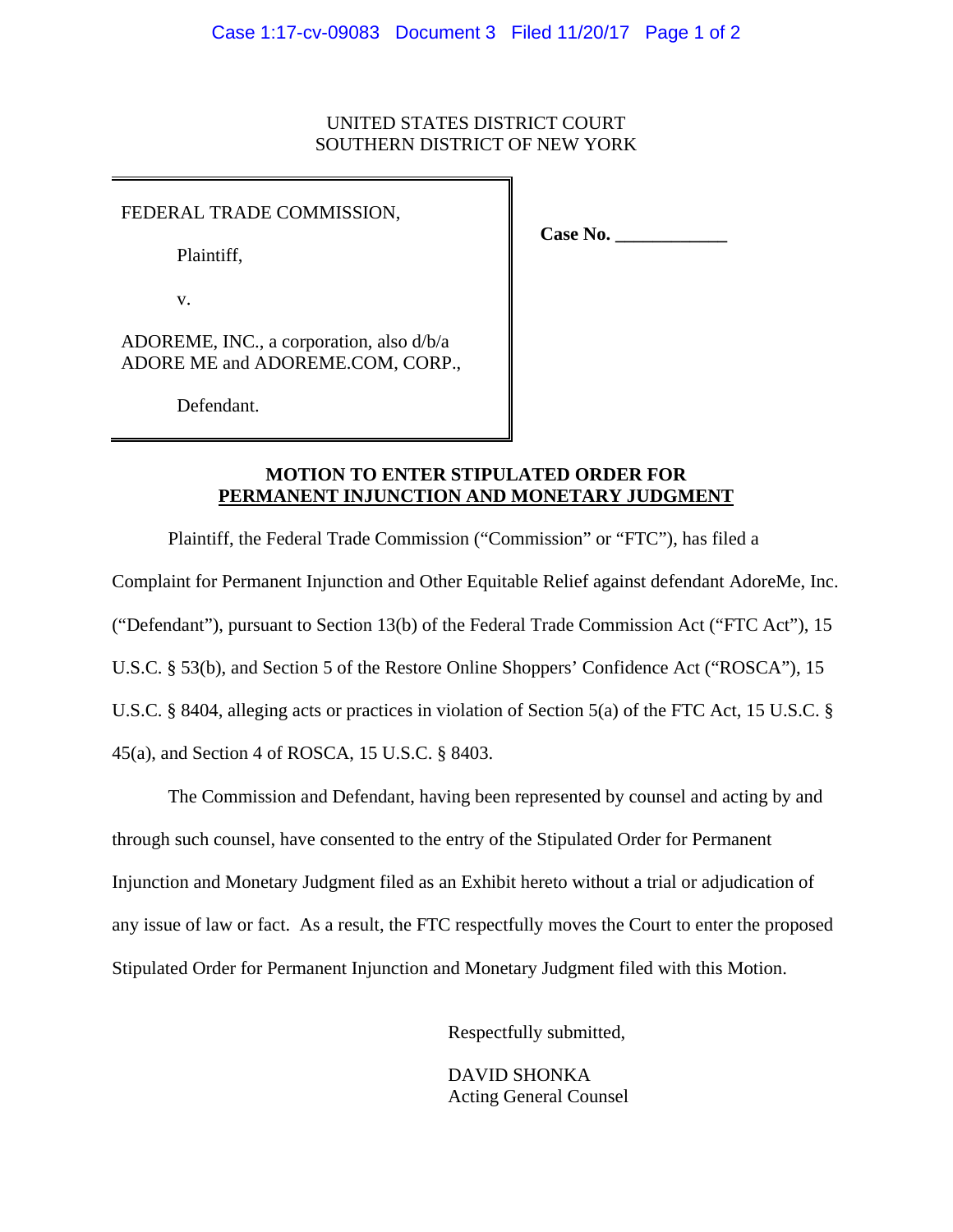Dated: November 20, 2017 **Similar Studies 20, 2017 Similar Studies 20, 2017 Similar Studies 20, 2017 Similar Studies 20, 2017 Similar Studies 20, 2017 Similar Studies 20, 2017 Studies 20, 2017 Studies 20, 201** 

 Alejandro G. Rosenberg Federal Trade Commission 600 Pennsylvania Ave., N.W. Mailstop CC-9528 Washington, D.C. 20580 (202) 326-2698 (phone) (202) 326-3197 (fax) arosenberg@ftc.gov

 Attorney for Plaintiff FEDERAL TRADE COMMISSION

## **CERTIFICATE OF SERVICE**

I HEREBY CERTIFY that on November 20, 2017, I served a true and correct copy of this *Motion to Enter Stipulated Order for Permanent Injunction and Monetary Judgment* as well as the underlying *Complaint* on the following counsel for Defendants via electronic mail:

Antony P. Kim, Esq. Orrick, Herrington & Sutcliffe LLP 1152 15th Street, N.W. Washington, D.C. 20005 akim@orrick.com

Mark Mermelstein Orrick, Herrington & Sutcliffe LLP 777 South Figueroa Street, Suite 3200 Los Angeles, CA 90017 mmermelstein@orrick.com

\_ *s/ Alejandro G. Rosenberg*\_\_

 Alejandro G. Rosenberg Federal Trade Commission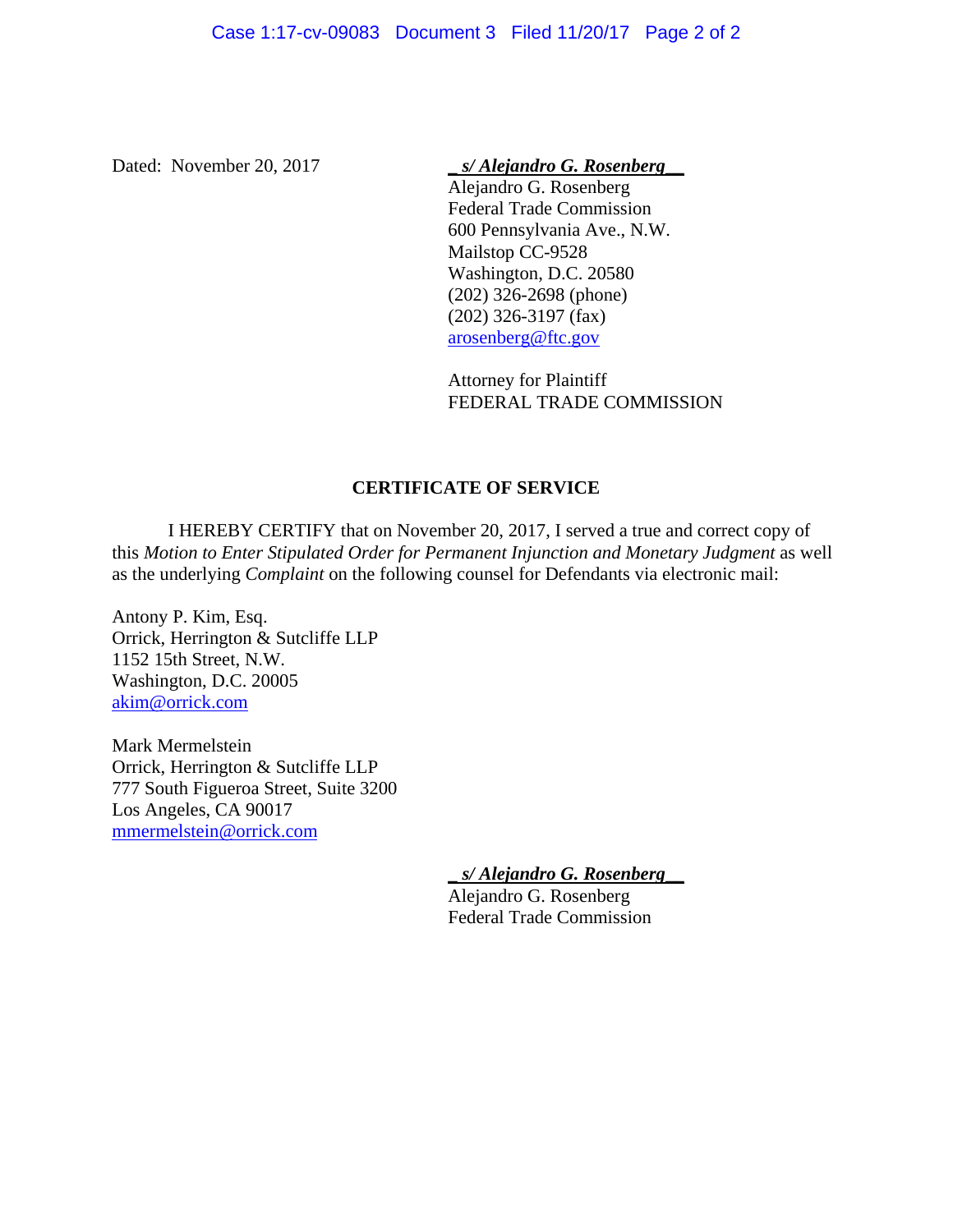## UNITED STATES DISTRICT COURT SOUTHERN DISTRICT OF NEW YORK

FEDERAL TRADE COMMISSION,

Plaintiff,

v.

ADOREME, INC., a corporation, also d/b/a ADORE ME and ADOREME.COM, CORP.,

Defendant.

Case No.

**[PROPOSED] STIPULATED ORDER FOR PERMANENT INJUNCTION AND MONETARY JUDGMENT** 

Plaintiff, the Federal Trade Commission ("Commission" or "FTC"), filed its Complaint for Permanent Injunction and Other Equitable Relief ( "Complaint"), for a permanent injunction, and other equitable relief in this matter, pursuant to Section 13(b) of the Federal Trade Commission Act ("FTC Act"), 15 U.S.C. § 53(b) and Section 5 of the Restore Online Shoppers' Confidence Act ("ROSCA"), 15 U.S.C. § 8404.

The Commission and Defendant stipulate to the entry of this Stipulated Order for

Permanent Injunction and Monetary Judgment ("Order") to resolve all matters in dispute in this

action between them.

THEREFORE, IT IS ORDERED as follows:

## **FINDINGS**

1. This Court has jurisdiction over this matter.

2. The Complaint charges that Defendant participated in deceptive acts or practices in violation of Section 5 of the FTC Act, 15 U.S.C. § 45, in connection with Defendant's online marketing of lingerie and other apparel.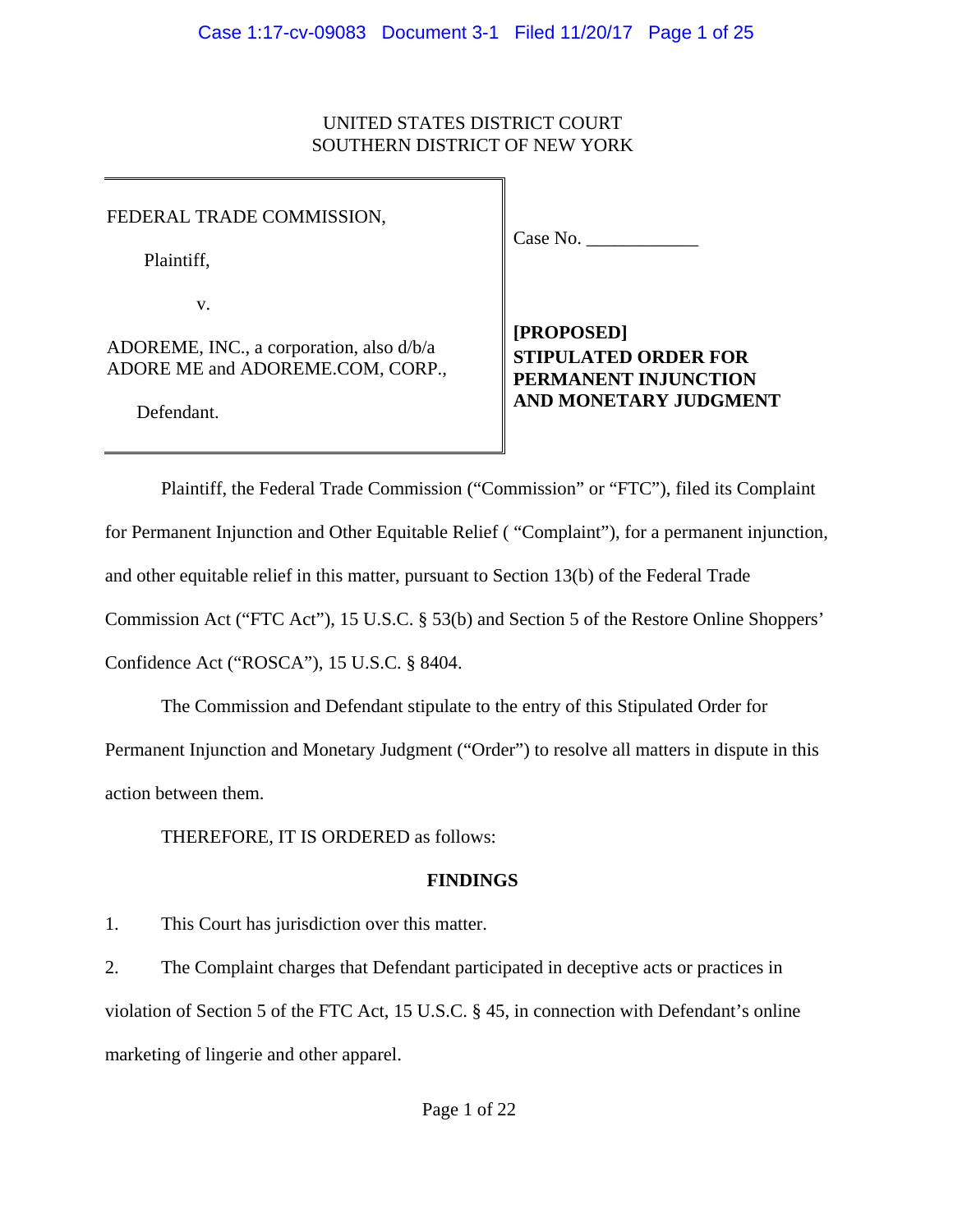## Case 1:17-cv-09083 Document 3-1 Filed 11/20/17 Page 2 of 25

3. Defendant neither admits nor denies any of the allegations in the Complaint, except as specifically stated in this Order. Only for purposes of this action, Defendant admits the facts necessary to establish jurisdiction.

4. Defendant waives any claim that it may have under the Equal Access to Justice Act, 28 U.S.C. § 2412, concerning the prosecution of this action through the date of this Order, and agree to bear its own costs and attorney fees.

5. Defendant waives all rights to appeal or otherwise challenge or contest the validity of this Order.

#### **DEFINITIONS**

For the purpose of this Order, the following definitions apply:

A. "**Billing Information**" means any data that enables any person to access a customer's account, such as a credit card, checking, savings, share or similar account, utility bill, mortgage loan account, or debit card.

B. "**Charge**," "**charged**," or "**charging**" means any attempt to collect money or other consideration from a consumer, including but not limited to causing Billing Information to be submitted for payment, including against the consumer's credit card, debit card, bank account, telephone bill, or other account.

C. "**Clear(ly) and conspicuous(ly)**" means that a required disclosure is difficult to miss (i.e., easily noticeable) and easily understandable by ordinary consumers, including in all of the following ways:

1. In any communication that is solely visual or solely audible, the disclosure must be made through the same means through which the communication is presented. In any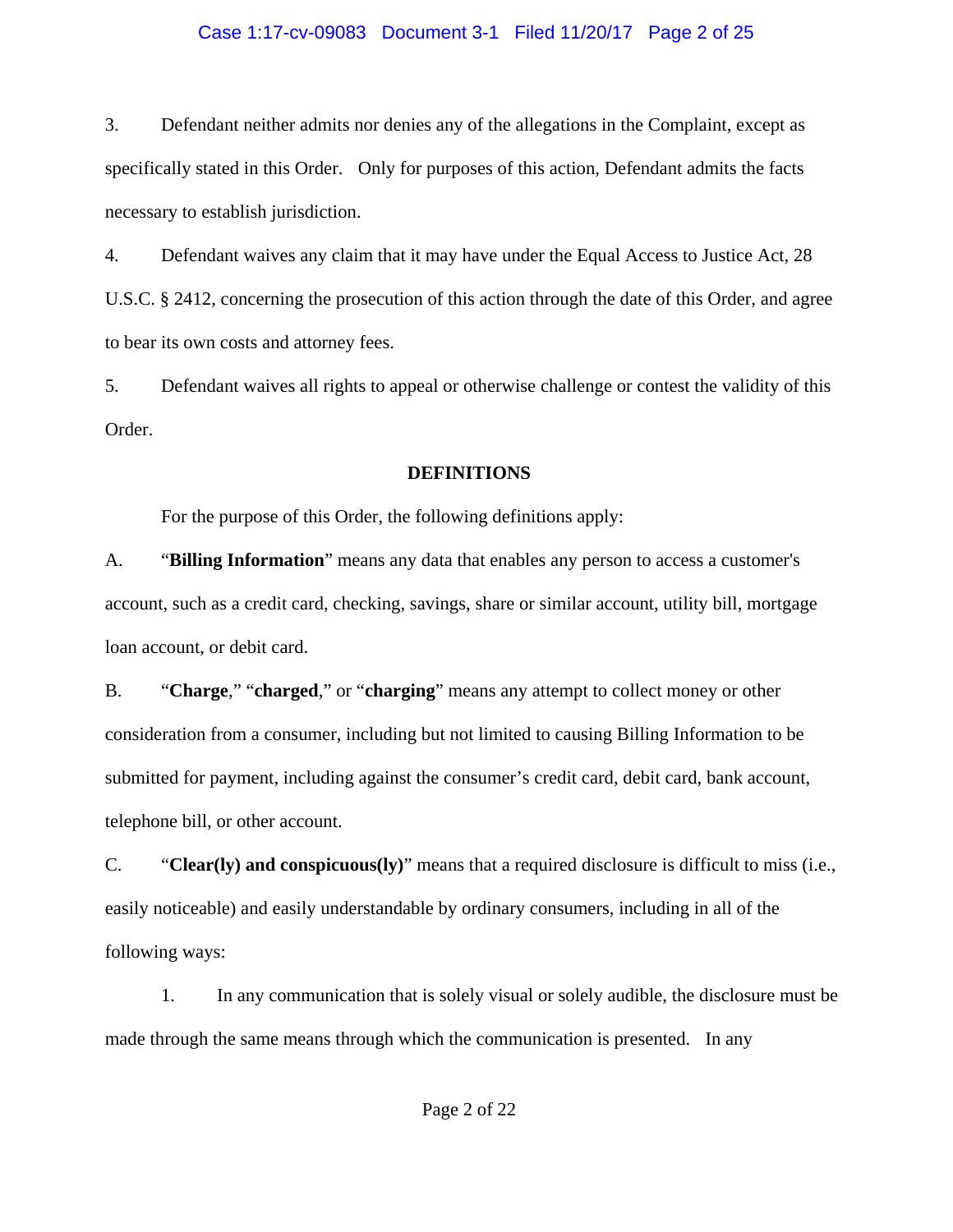#### Case 1:17-cv-09083 Document 3-1 Filed 11/20/17 Page 3 of 25

communication made through both visual and audible means, such as a television advertisement, the disclosure must be presented simultaneously in both the visual and audible portions of the communication even if the representation requiring the disclosure is made in only one means.

2. A visual disclosure, by its size, contrast, location, the length of time it appears, and other characteristics, must stand out from any accompanying text or other visual elements so that it is easily noticed, read, and understood.

3. An audible disclosure, including by telephone or streaming video, must be delivered in a volume, speed, and cadence sufficient for ordinary consumers to easily hear and understand it.

4. In any communication using an interactive electronic medium, such as the Internet or software, the disclosure must be unavoidable.

5. The disclosure must use diction and syntax understandable to ordinary consumers and must appear in each language in which the representation that requires the disclosure appears.

6. The disclosure must comply with these requirements in each medium through which it is received, including all electronic devices and face-to-face communications.

7. The disclosure must not be contradicted or mitigated by, or inconsistent with, anything else in the communication.

8. When the representation or sales practice targets a specific audience, such as children, the elderly, or the terminally ill, "ordinary consumers" includes reasonable members of that group.

D. "**Close Proximity**" means immediately adjacent to the triggering representation. In the case of advertisements disseminated verbally or through audible means, the disclosure shall be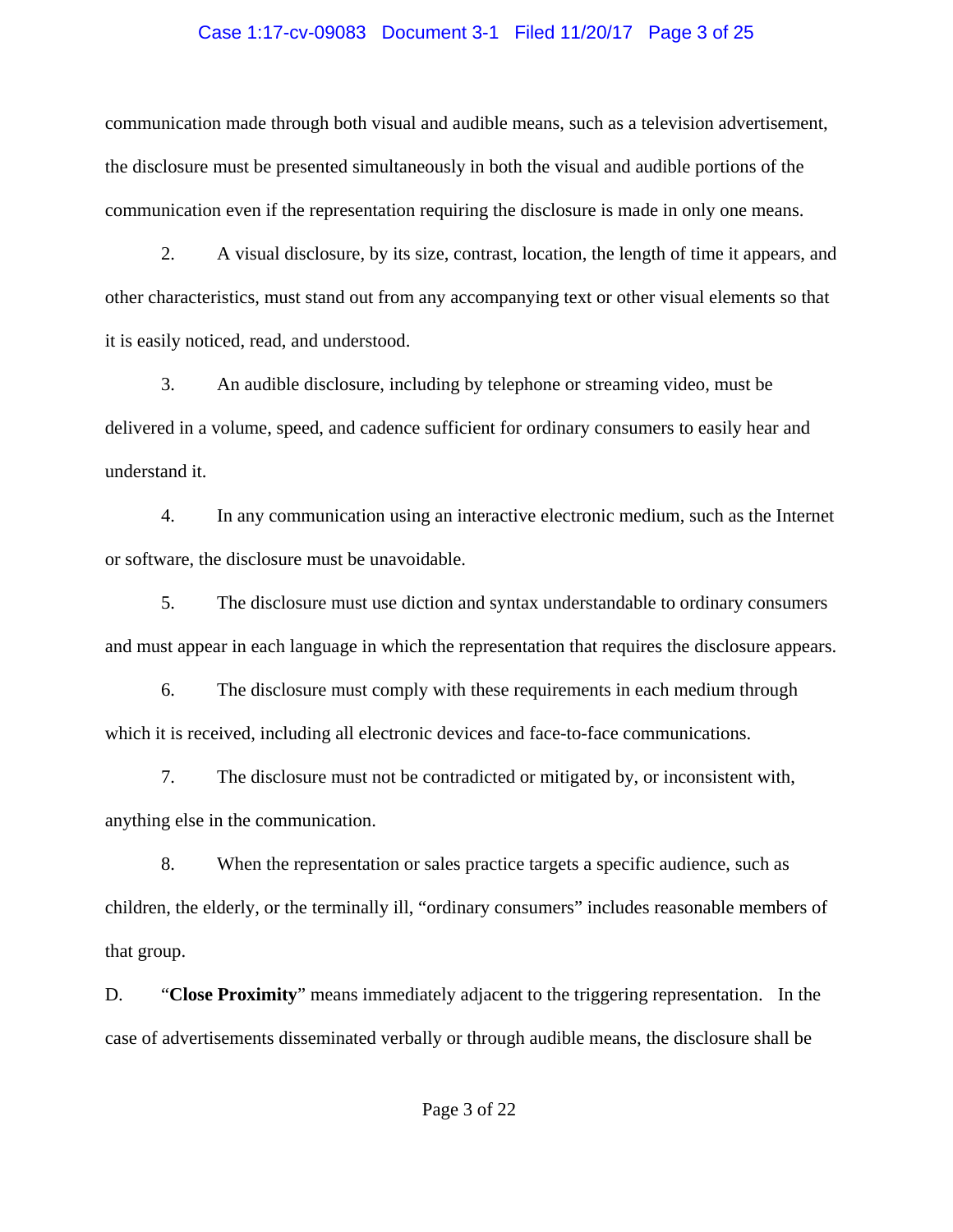## Case 1:17-cv-09083 Document 3-1 Filed 11/20/17 Page 4 of 25

made as soon as practicable after the triggering representation.

E. "**Defendant**" means Adoreme, Inc., d/b/a Adore Me and Adoreme.com, Corp., and its successors and assigns.

F. "**Eligible Customer**" shall mean any customer who forfeited a store credit under Defendant's store credit forfeiture policy between May 1, 2015 and May 19, 2016 and has not previously received a full refund or chargeback of that Forfeited Store Credit.

G. "**Forfeited Store Credit**" shall mean monies paid by Defendant's customers for unused store credit that Defendant determined was forfeited between May 1, 2015 and May 19, 2016, and has not refunded to those customers or been subject to a chargeback in relation to those customers by the entry date of this Order.

H. "**Negative Option Feature**" means, in an offer or agreement to sell or provide any good or service, a provision under which the consumer's silence or failure to take affirmative action to reject a good or service or to cancel the agreement is interpreted by the seller or provider as acceptance or continuing acceptance of the offer.

I. "**State Settlement Agreement**" shall mean any written agreement between Defendant and any state that provides for the refund of Forfeited Store Credit to Eligible Customer(s) no more than twelve (12) months from the entry date of this Order.

J. "**Telemarketing**" means any plan, program, or campaign which is conducted to induce the purchase of any product, service, plan, or program by use of one or more telephones, and which involves a telephone call, whether or not covered by the Telemarketing Sales Rule, 16 C.F.R. Part 310.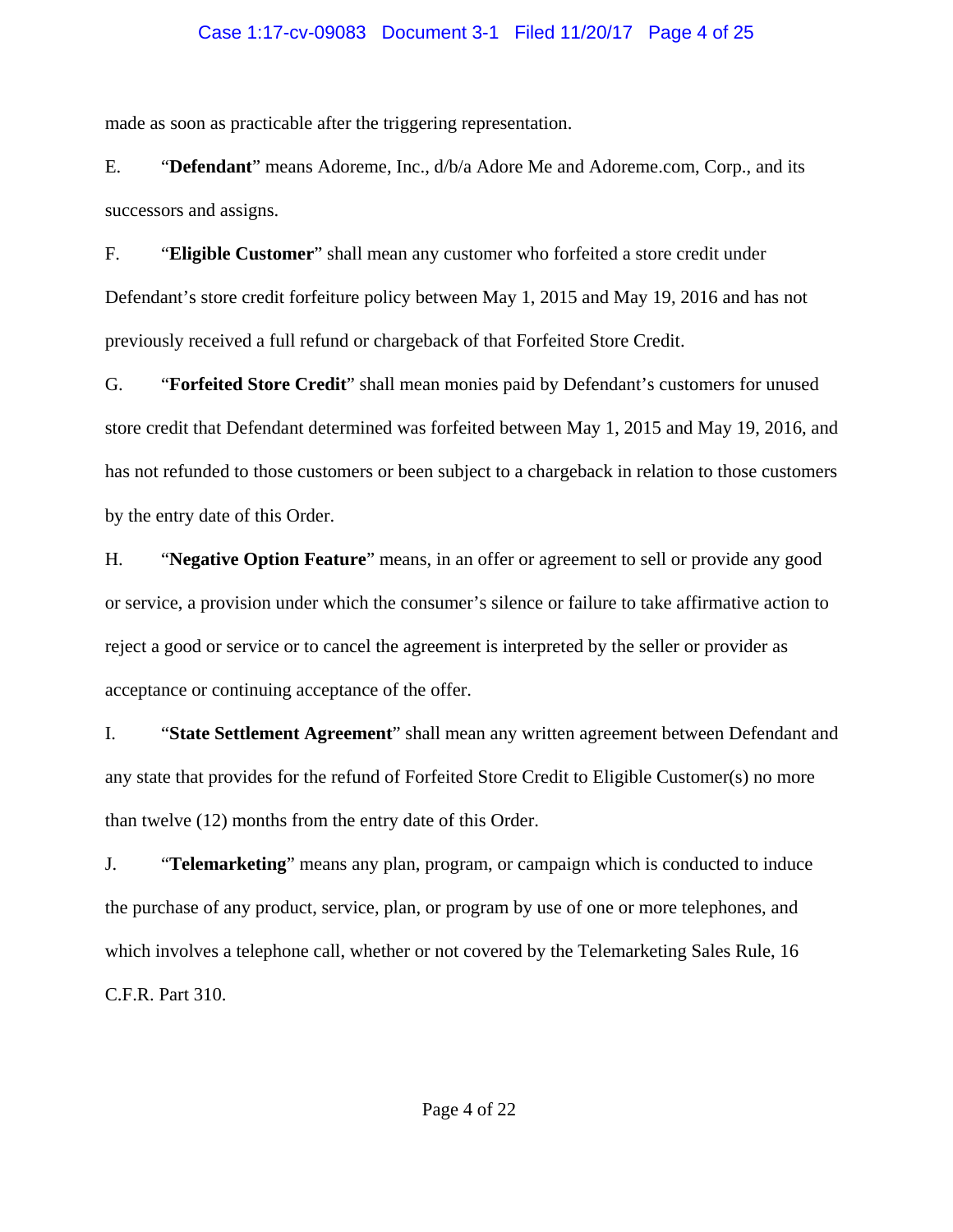#### **ORDER**

## **I. PROHIBITION AGAINST MISREPRESENTATIONS**

IT IS ORDERED that Defendant, Defendant's officers, agents, employees, and attorneys, and all other persons in active concert or participation with any of them, who receive actual notice of this Order, whether acting directly or indirectly, in connection with promoting or offering for sale any good or service with a Negative Option Feature, are permanently restrained and enjoined from misrepresenting or assisting others in misrepresenting, expressly or by implication:

A. That a consumer can use store credit at any time to purchase any good or service;

B. Any cost to the consumer to purchase, receive, use, or return the initial good or service;

C. That the consumer will not be Charged for any good or service;

D. That a good or service is offered on a "free," "trial," "sample," "bonus," "gift," "no obligation," "discounted" basis, or words of similar import, denoting or implying the absence of an obligation on the part of the recipient of the offer to affirmatively act in order to avoid Charges, including where a Charge will be assessed pursuant to the offer unless the consumer takes affirmative steps to prevent or stop such a Charge;

E. That the consumer can obtain a good or service for a processing, service, shipping, handling, or administrative fee with no further obligation;

F. The purpose(s) for which the consumer's Billing Information will be used;

G. The date by which the consumer will incur any obligation or be Charged unless the consumer takes an affirmative action on the Negative Option Feature;

H. That a transaction has been authorized by the consumer;

I. Any material aspect of the nature or terms of a refund, cancellation, exchange, purchase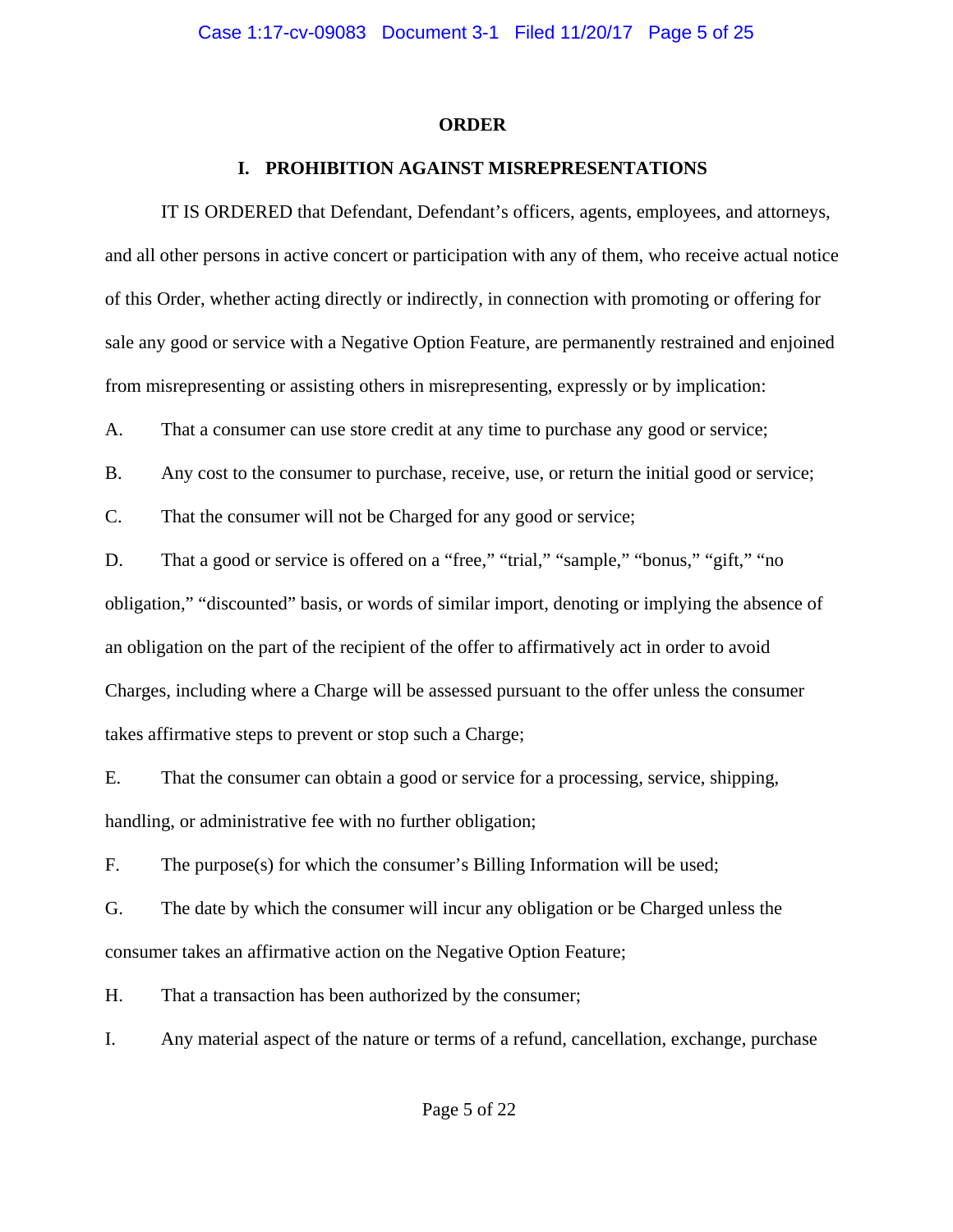## Case 1:17-cv-09083 Document 3-1 Filed 11/20/17 Page 6 of 25

policy, store credit policy, forfeiture policy, or repurchase policy for the good or service; or J. Any other material fact.

Compliance with this Section is separate from, and in addition to, the disclosures required by Sections III and IV, infra.

## **II. SIMPLE MECHANISM TO CANCEL NEGATIVE OPTION FEATURE**

IT IS FURTHER ORDERED that Defendant, Defendant's officers, agents, employees, attorneys, and all other persons in active concert or participation with any of them, who receive actual notice of this Order, whether acting directly or indirectly, in connection with promoting or offering for sale any good or service with a Negative Option Feature, are permanently restrained and enjoined from failing to provide a simple mechanism for the consumer to: (1) avoid being Charged, or Charged an increased amount, for the good or service; and (2) immediately stop any recurring Charges. Such mechanism must not be difficult, costly, confusing, or time consuming, and must be at least as simple as the mechanism the consumer used to initiate the Charge(s). In addition:

A. For consumers who entered into the agreement to purchase a good or service including a Negative Option Feature over the Internet or through other web-based applications or services, Defendant must provide a mechanism, accessible over the Internet or through such other web-based application or service that consumers can easily use to cancel the product or service and to immediately stop all further Charges.

B. For consumers who entered into the agreement to purchase a good or service including a Negative Option Feature through an oral offer and acceptance, Defendant must maintain a telephone number and a postal address that consumers can easily use to cancel the product or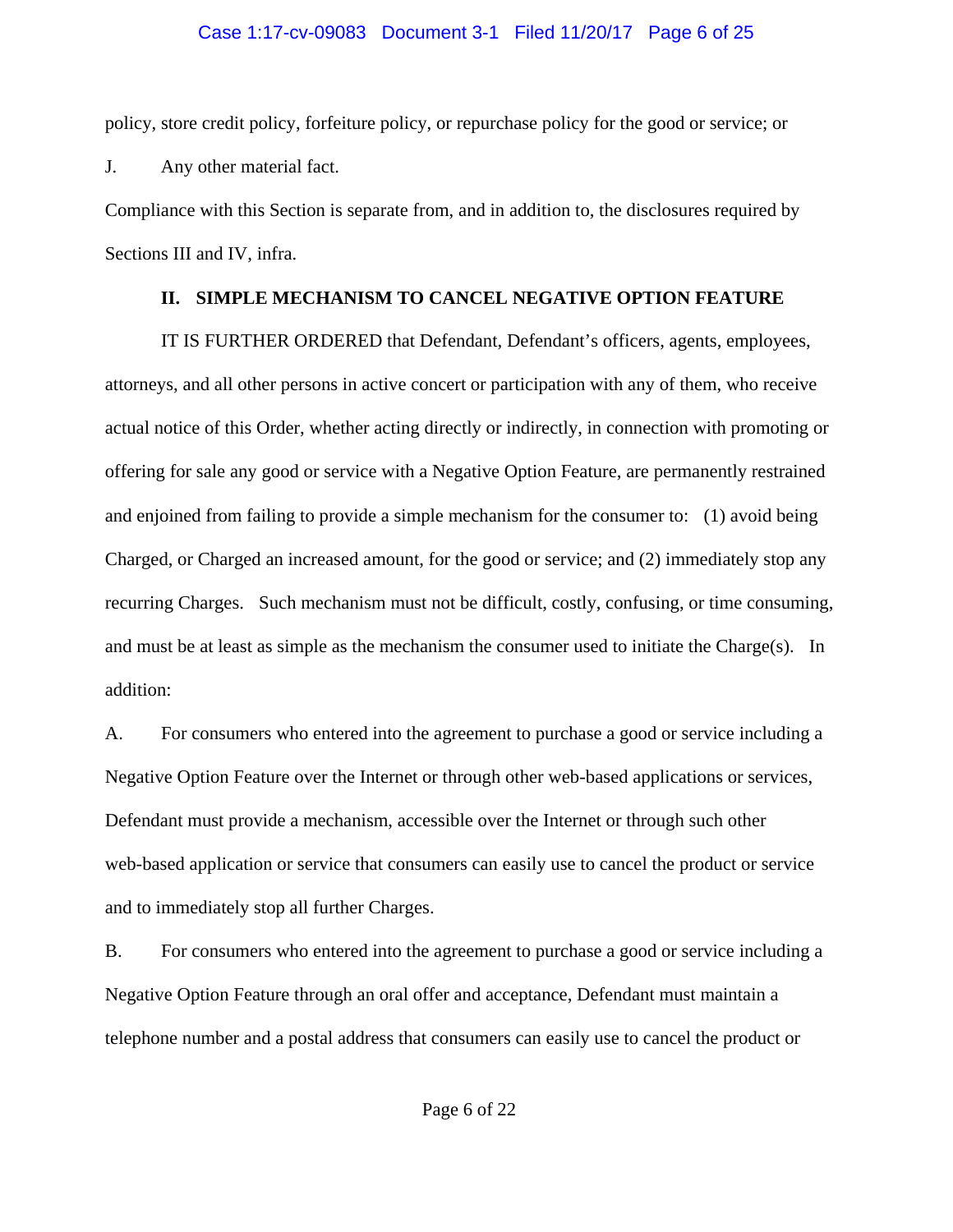#### Case 1:17-cv-09083 Document 3-1 Filed 11/20/17 Page 7 of 25

service and to immediately stop all further Charges. Defendant must assure that all calls to this telephone number shall be answered during normal business hours and that mail to the postal address is retrieved regularly.

#### **III. REQUIRED DISCLOSURES RELATING TO NEGATIVE OPTION FEATURES**

IT IS FURTHER ORDERED that Defendant, Defendant's officers, agents, employees, and attorneys, and all other persons in active concert or participation with any of them, who receive actual notice of this Order, whether acting directly or indirectly, in connection with promoting or offering for sale any good or service with a Negative Option Feature, are permanently restrained and enjoined from:

A. Representing directly or indirectly, expressly or by implication, that any good or service that includes a Negative Option Feature is being offered on a free, trial, no obligation, reduced, or discounted basis, without disclosing Clearly and Conspicuously, and in Close Proximity to, any such representation:

1. The extent to which the consumer must take affirmative action(s) to avoid any Charges: a) for the offered good or service, b) of an increased amount after the trial or promotional period ends, and c) on a recurring basis;

2. The total cost (or range of costs) the consumer will be Charged and, if applicable, the frequency of such Charges unless the consumer timely takes steps to prevent or stop such Charges; and

3. The deadline(s) (by date or frequency) by which the consumer must affirmatively act in order to stop all recurring Charges.

B. Failing to send the consumer: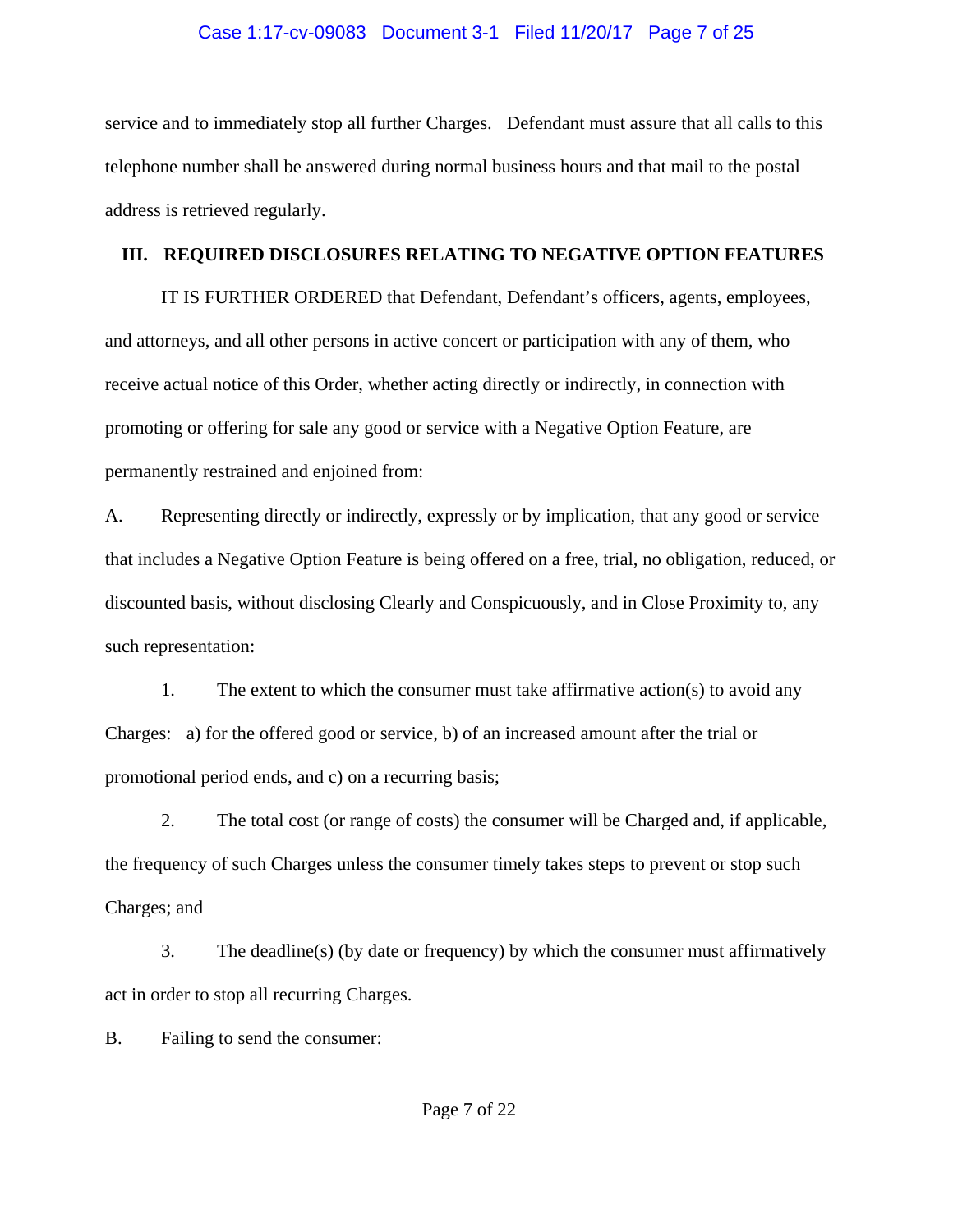## Case 1:17-cv-09083 Document 3-1 Filed 11/20/17 Page 8 of 25

1. Immediately after the consumer's submission of an online order, written confirmation of the transaction by email. The email must contain a subject line reading "Order Confirmation" along with the name of the product or service and Clearly and Conspicuously disclose the following information:

a) The extent to which the consumer must take affirmative action(s) to avoid any Charges: 1) for the offered good or service, 2) of an increased amount after the trial or promotional period ends, and 3) on a recurring basis;

b) The total cost (or range of costs) the consumer will be Charged, the date the initial Charge will be submitted for payment, and, if applicable, the frequency of such Charges unless the consumer timely takes affirmative steps to prevent or stop such Charges;

c) The deadline(s) (by date or frequency) by which the consumer must affirmatively act in order to stop all recurring Charges;

d) The name of the seller or provider of the good or service and, if the name of the seller or provider will not appear on billing statements, the billing descriptor that will appear on such statements;

e) A description of the good or service;

f) Any Charge or cost for which the consumer is responsible in connection with the cancellation of an order or the return of a good; and

g) The simple cancellation mechanism to stop all recurring Charges, as required by Section II.

The email may contain product shipment tracking information. It may not contain any upsells, additional product or service offers, or other advertising or marketing; and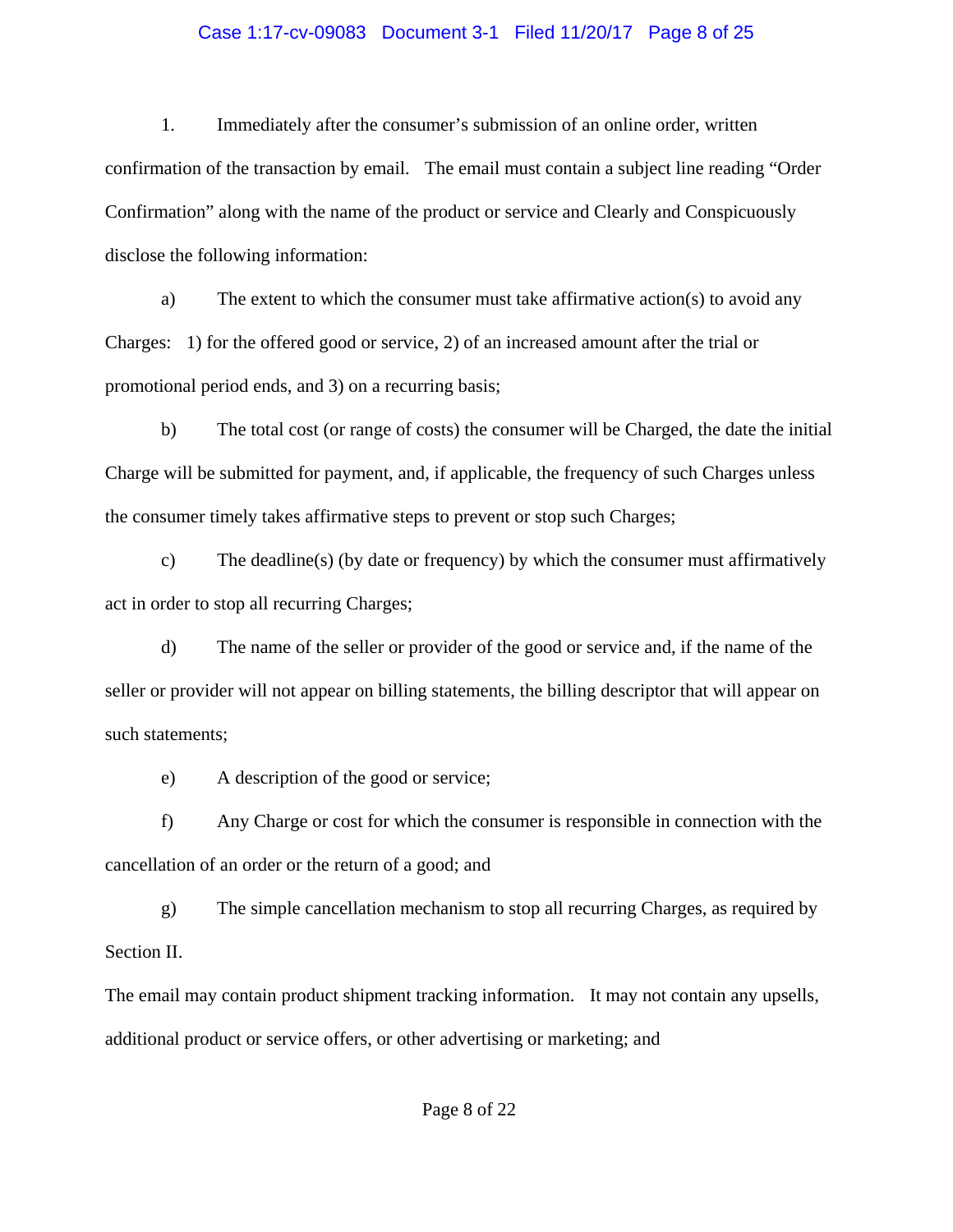#### Case 1:17-cv-09083 Document 3-1 Filed 11/20/17 Page 9 of 25

2. Within two (2) days after receipt of the consumer's order by mail or telephone, a written confirmation of the transaction, either by email or first class mail. The email or letter must Clearly and Conspicuously disclose all the information required by Subsection III.B.1. The subject line of the email must Clearly and Conspicuously state "Order Confirmation" along with the name of the product or service, and nothing else. The outside of the envelope must Clearly and Conspicuously state "Order Confirmation" along with the name of the product or service, and no additional information other than the consumer's address, Defendant's return address, and postage. The email or letter may contain product shipment tracking information. It may not contain any upsells, additional product or service offers, or other advertising or marketing.

#### **IV. OBTAINING EXPRESS INFORMED CONSENT**

IT IS FURTHER ORDERED that Defendant, Defendant's officers, agents, employees, and attorneys, and all other persons in active concert or participation with any of them, who receive actual notice of this Order, whether acting directly or indirectly, in connection with promoting or offering for sale any good or service with a Negative Option Feature, are permanently restrained and enjoined from using, or assisting others in using, Billing Information to obtain payment from a consumer, unless Defendant first obtains the express informed consent of the consumer to do so. To obtain express informed consent, Defendant must:

A. For all written offers (including over the Internet or other web-based applications or services), obtain consent through a check box, signature, or other substantially similar method, which the consumer must affirmatively select or sign to accept the Negative Option Feature, and no other portion of the offer. Defendant shall disclose Clearly and Conspicuously, and in Close Proximity to such check box, signature, or substantially similar method of affirmative consent,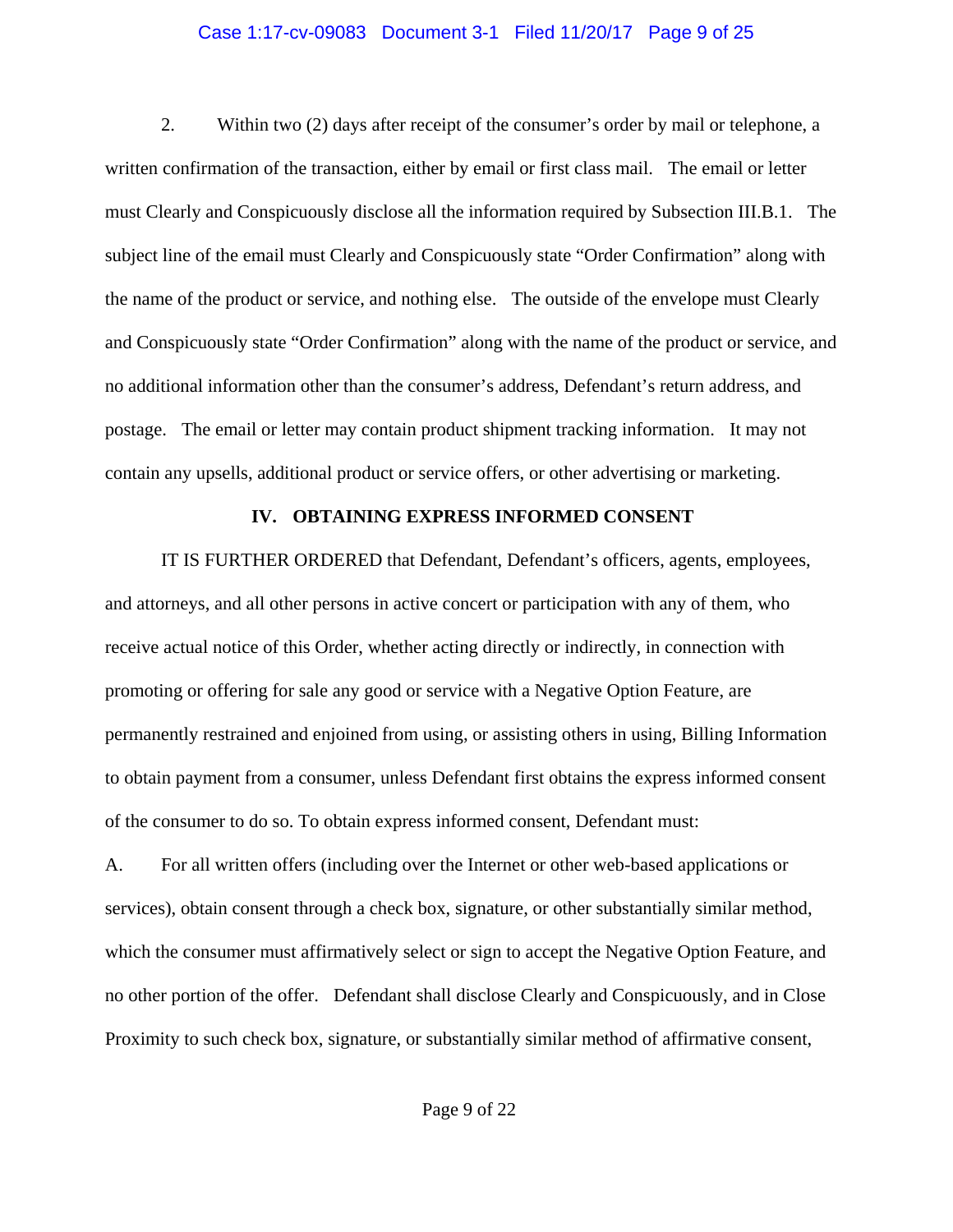#### Case 1:17-cv-09083 Document 3-1 Filed 11/20/17 Page 10 of 25

only the following, with no additional information:

1. The extent to which the consumer must take affirmative action(s) to avoid any Charges: a) for the offered good or service, b) of an increased amount after the trial or promotional period ends, and c) on a recurring basis;

2. The total cost (or range of costs) the consumer will be Charged and, if applicable, the frequency of such Charges unless the consumer timely takes affirmative steps to prevent or stop such Charges; and

3. The deadline(s) (by date or frequency) by which the consumer must affirmatively act in order to stop all recurring Charges.

B. For all oral offers, prior to obtaining any Billing Information from the consumer:

1. Clearly and Conspicuously disclose the information contained in Subsection III.B.1; and

2. Obtain affirmative unambiguous express oral confirmation that the consumer: a) consents to being Charged for any good or service, including providing, at a minimum, the last four (4) digits of the consumer's account number to be Charged, b) understands that the transaction includes a Negative Option Feature, and c) understands the specific affirmative steps the consumer must take to prevent or stop further Charges.

For transactions conducted through Telemarketing, Defendant shall maintain for three (3) years from the date of each transaction an unedited voice recording of the entire transaction, including the prescribed statements set out in Subsection III.B.1. Each recording must be retrievable by date and by the consumer's name, telephone number, or Billing Information, and must be provided upon request to the consumer, the consumer's bank, or any law enforcement entity.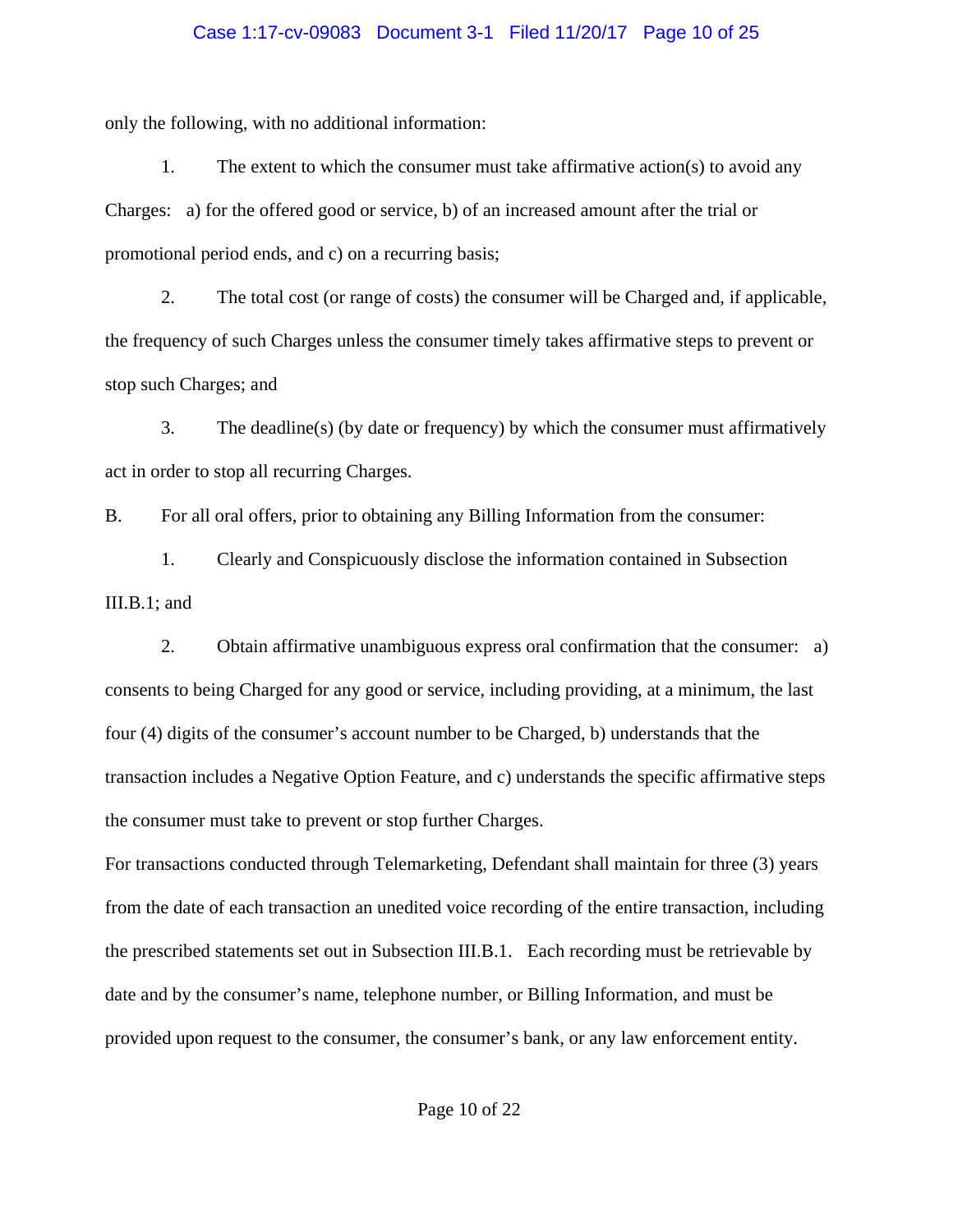## **V. MONETARY JUDGMENT**

## IT IS FURTHER ORDERED that:

A. Judgment in the amount of One Million, Three Hundred and Seventy Eight Thousand, Six Hundred and Fifty Four Dollars and Eighty Five Cents (\$1,378,654.85) is entered in favor of the Commission against Defendant as equitable monetary relief.

B. Defendant is ordered to pay to the Commission, one (1) year from the entry date of this Order, the amount of One Million, Three Hundred and Seventy Eight Thousand, Six Hundred and Fifty Four Dollars and Eighty Five Cents (\$1,378,654.85), less any amount of money that Defendant already has refunded and transferred to Eligible Customers for Forfeited Store Credit (i.e.,amounts distributed and refunded through reverse charges made to Eligible Customers' credit cards or through checks issued by Defendant) pursuant to Section VII of this Order or a State Settlement Agreement prior to that date, plus any interest accrued since the entry date of this Order on monies held in escrow pursuant to this Order. Defendant stipulates that it has placed in escrow with a third-party escrow agent the amount of \$1,378,654.85 for no purpose other than securing refunds of Forfeited Store Credit to Eligible Customers in accord with this Order, and pursuant to any State Settlement Agreement, with payment of the undistributed remainder, if any, to the Commission.

C. The agreement governing the escrow fund must provide that: 1) the escrow account is established for the purposes of securing

redress for Forfeited Store Credit to Eligible Customersand reimbursing Defendant for amounts it has refunded directly to Eligible Customers pursuant to this Order; 2) Defendant may only withdraw funds from the escrow account equal to amounts it has successfully refunded to Eligible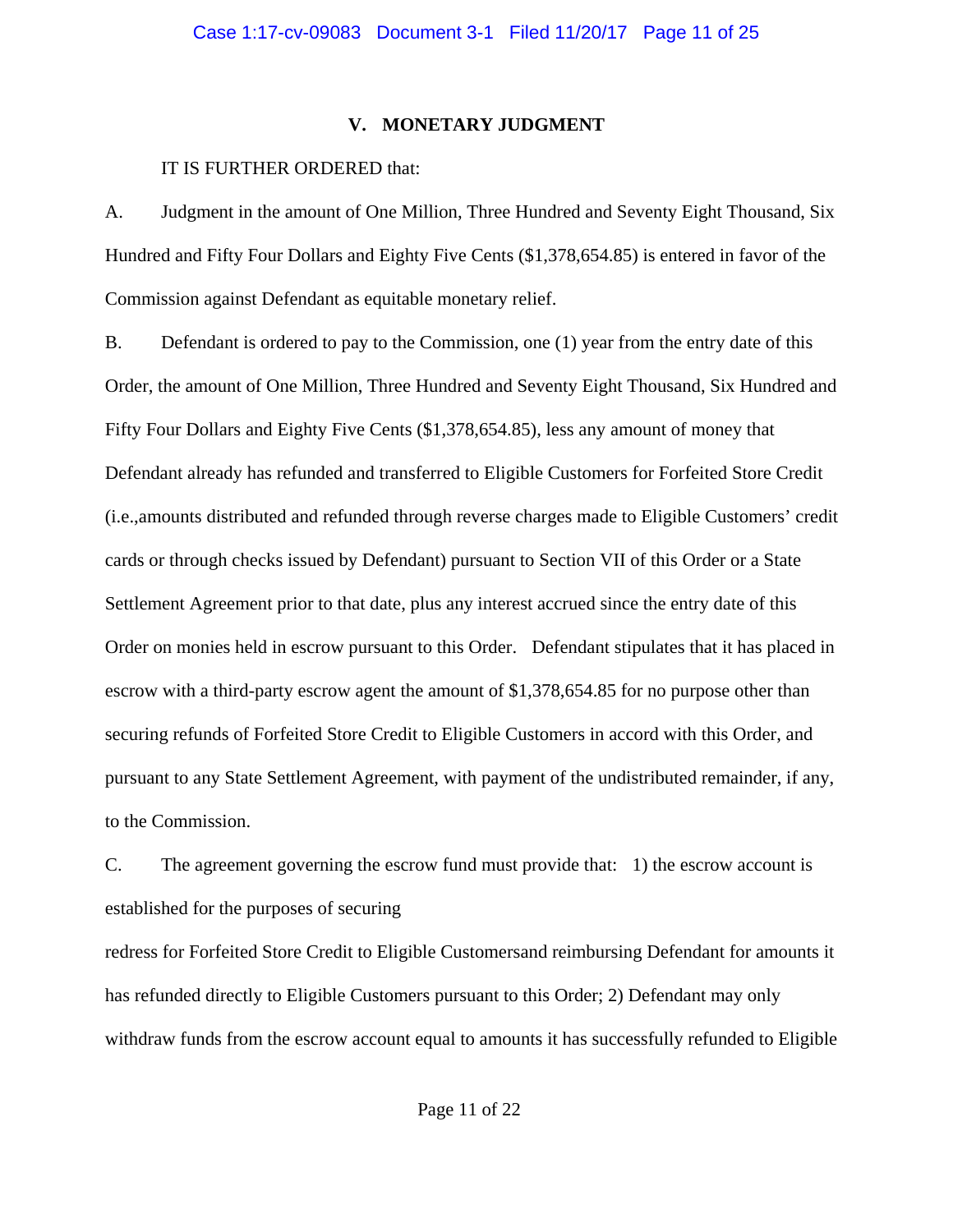#### Case 1:17-cv-09083 Document 3-1 Filed 11/20/17 Page 12 of 25

Customers through reverse charges made to Eligible Customers' credit cards and through checks sent to and negotiated by Eligible Customers; 3) the escrow account transfers all remaining funds (less any amounts Defendant refunded to Eligible Customers through reverse charges made to Eligible Customers' credit cards and through checks sent to and negotiated by Eligible Customers, for which Defendant has not already received reimbursement from the escrow account), including any interest that has accrued in the escrow account, to the Commission at the end of the eligibility period, which runs for twelve (12) months after the entry date of the Order; and 4) as many Eligible Customers as practicable receive refund payments.

If an agreement governing an escrow account funded pursuant to Subsection V.C above ceases to comply with any of the criteria stated above, or such escrow account ceases to be administered in compliance with all of the criteria stated above, Defendant must immediately pay the escrowed amount directly to the Commission pursuant to Subsection V.B above. D. No other amounts will be credited, offset against, or reimbursed or deducted from the amount to be refunded to Eligible Customers and/or paid to the Commission, including: 1) amounts paid by Defendant for the administration or implementation of refunds of Forfeited Store Credit; 2) amounts paid by Defendant on refund checks negotiated more than a year from the entry date of this Order; 3) goods or services provided by Defendant to Eligible Customers; and 4) penalties, fines, or any other assessments or liabilities imposed under a State Settlement Agreement.

E. All payments to the Commission must be made by electronic fund transfer in accordance with instructions provided by a representative of the Commission.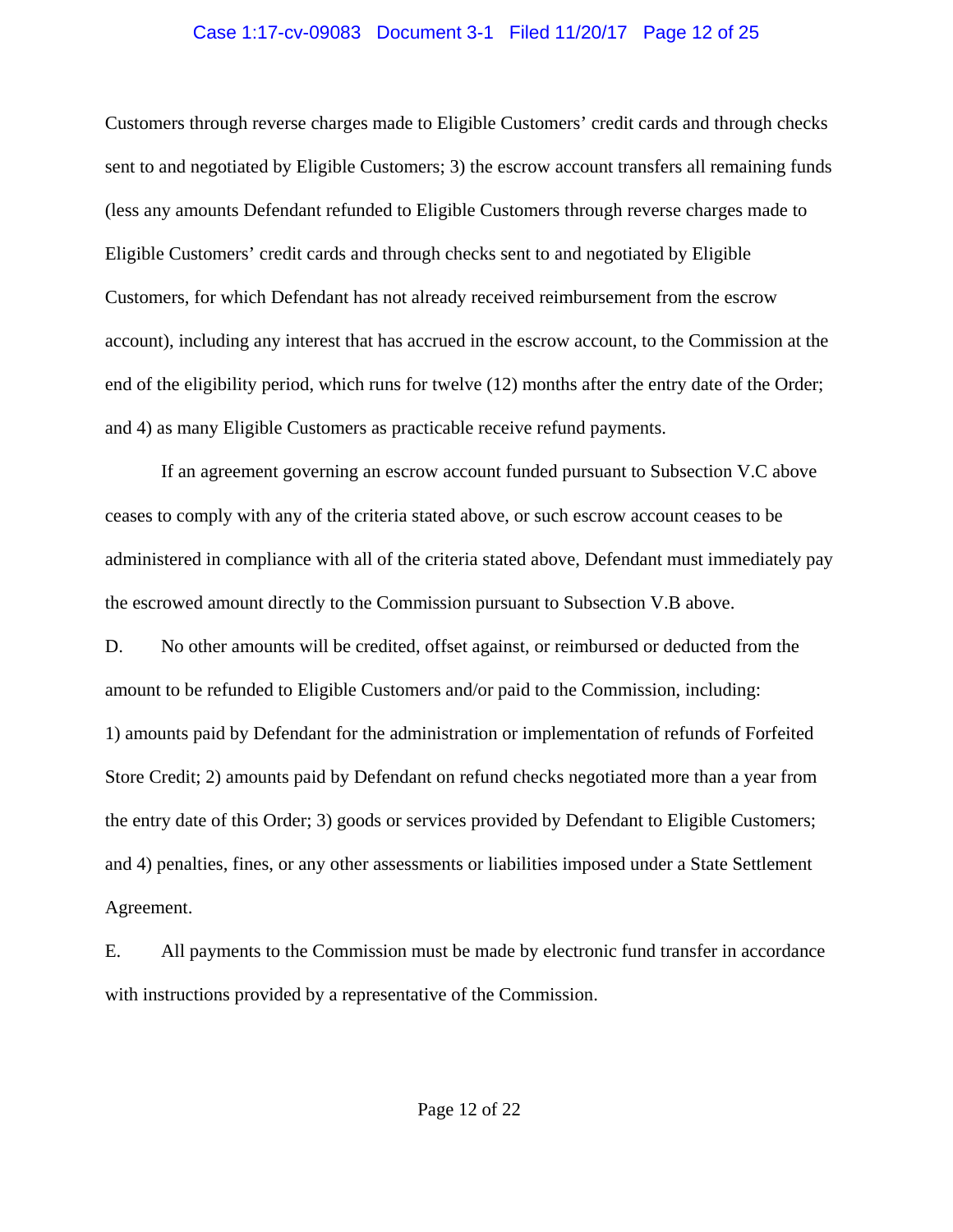## **VI. ADDITIONAL MONETARY PROVISIONS**

## IT IS FURTHER ORDERED that:

A. Defendant relinquishes dominion and all legal and equitable right, title, and interest in all assets transferred pursuant to this Order and may not seek the return of any assets.

B. The facts alleged in the Complaint will be taken as true, without further proof, in any subsequent civil litigation by or on behalf of the Commission, including in a proceeding to enforce its rights to any payment or monetary judgment pursuant to this Order, such as a nondischargeability complaint in any bankruptcy case.

C. The facts alleged in the Complaint establish all elements necessary to sustain an action by the Commission pursuant to Section  $523(a)(2)(A)$  of the Bankruptcy Code, 11 U.S.C. § 523(a)(2)(A), and this Order will have collateral estoppel effect for such purposes.

D. Defendant acknowledges that its Taxpayer Identification Number or Employer Identification Number, which Defendant must submit to the Commission, may be used for collecting and reporting on any delinquent amount arising out of this Order, in accordance with 31 U.S.C. §7701.

E. All money paid to the Commission pursuant to this Order may be deposited into a fund administered by the Commission or its designee to be used for equitable relief, including consumer redress and any attendant expenses for the administration of any redress fund. If a representative of the Commission decides that direct redress to consumers is wholly or partially impracticable or money remains after redress is completed, the Commission may apply any remaining money for such other equitable relief (including consumer information remedies) as it determines to be reasonably related to Defendant's practices alleged in the Complaint. Any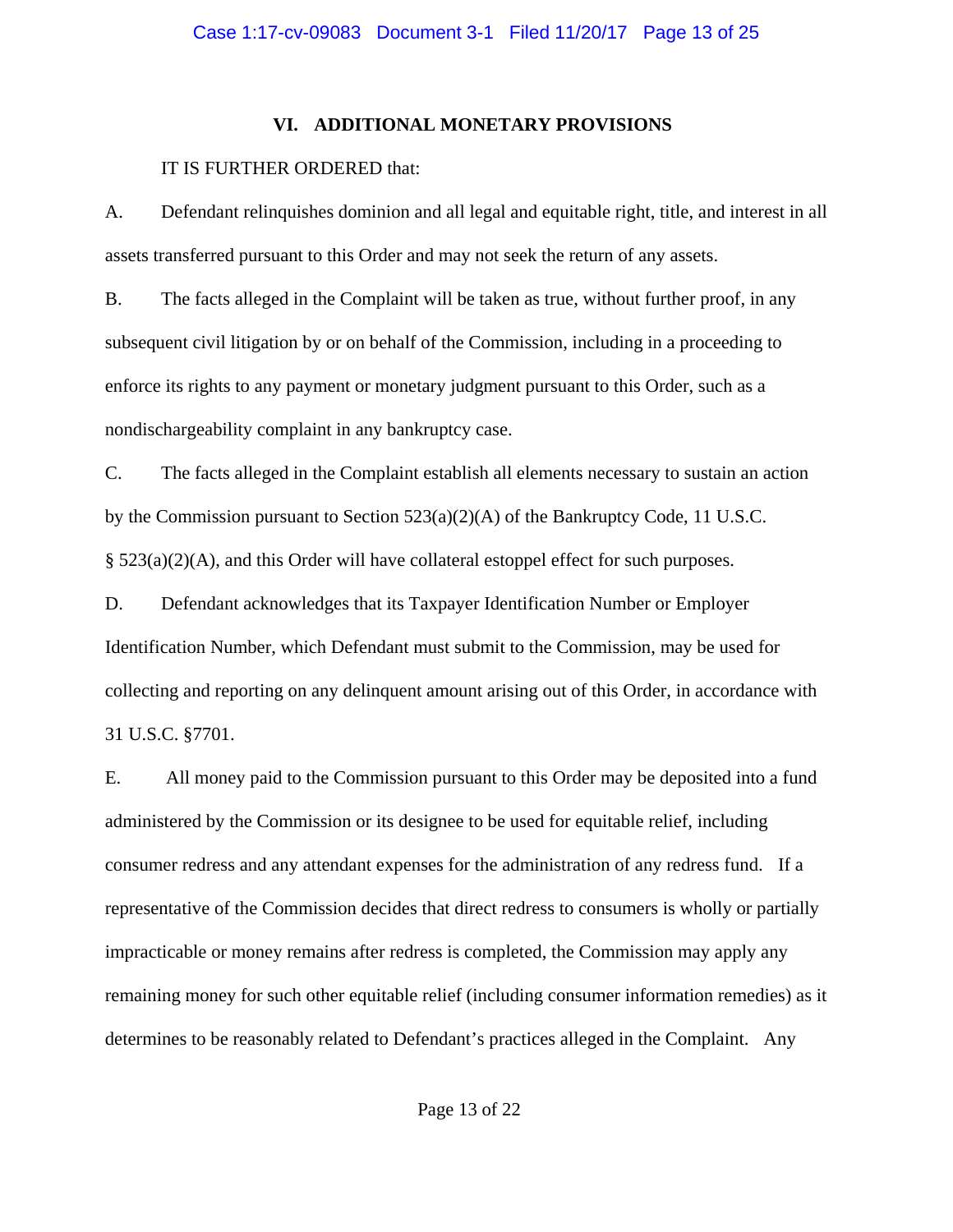money not used for such equitable relief is to be deposited to the U.S. Treasury as disgorgement. Defendant has no right to challenge any actions the Commission or its representatives may take pursuant to this Subsection.

## **VII. NOTICES AND REFUNDS TO CUSTOMERS**

IT IS FURTHER ORDERED that Defendant must notify and provide a refund of Forfeited Store Credit to Eligible Customers as set forth below:

A. Defendant must identify all Eligible Customers who had a Forfeited Store Credit as soon as possible.

1. Such Eligible Customers, and their contact information, must be identified to the extent such information is in Defendant's possession, custody or control, or can be obtained by the Defendant, including from third parties such as Defendant's payment processor(s) and information received from customers themselves.

2. Eligible Customers include those identified at any time including after Defendant's execution of the Agreement through the eligibility period, which runs for twelve (12) months after the entry date of the Order.

B. Defendant must send each Eligible Customer a refund notice and provide a refund to each Eligible Customer of the full amount of their Forfeited Store Credit. Defendant will not access the escrow fund to provide such refunds, but may withdraw funds from the escrow fund equal to amounts it has successfully refunded to Eligible Customers through reverse charges made to Eligible Customers' credit cards and through checks sent to and negotiated by Eligible Customers. Defendant must notify and provide a refund to identified Eligible Customers within six (6) months after the date of this Order, and any Eligible Customers identified thereafter within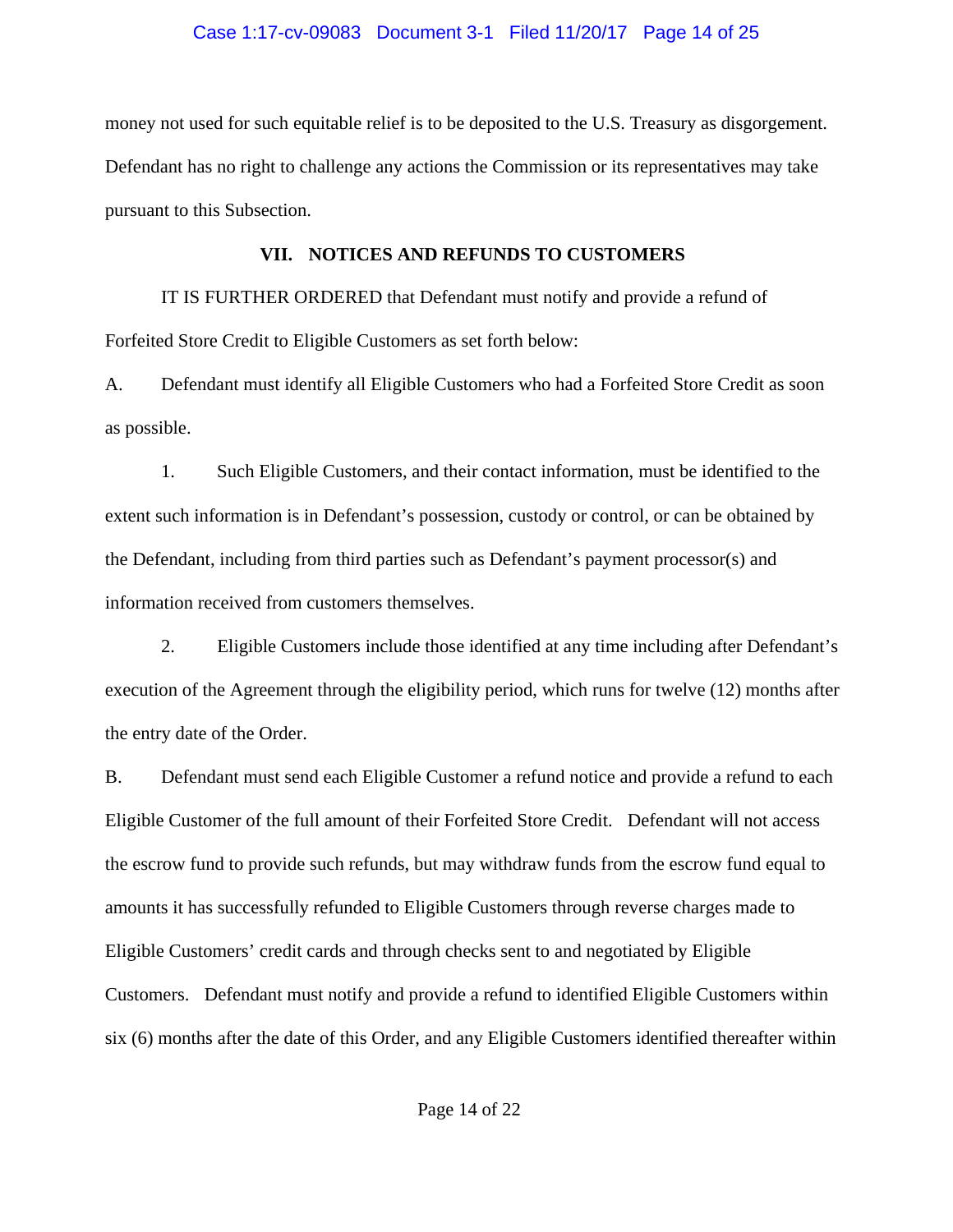#### Case 1:17-cv-09083 Document 3-1 Filed 11/20/17 Page 15 of 25

thirty (30) days of their identification, not to exceed twelve (12) months after the date of this Order.

1. Defendant may attempt to refund each Eligible Customer electronically, transmitting the full amount of the Forfeited Store Credit directly to the Eligible Customer's last-known valid bank account or other financial account on file with Defendant, including by effectuating a reverse charge on each Eligible Customer's credit card.

2. For each electronic refund, Defendant must cause a refund notice to be sent to that Eligible Customer's last-known email address at least three (3) days before the full refund is transmitted. Refund notices for electronic refunds must be in the form shown in Attachment A, or in such form approved in writing by the Commission or its designee.

3. If the attempted full direct electronic refund is not successful within ten (10) days of the attempt, Defendant must cancel the attempted electronic refund and mail or cause to be mailed a one-page refund notice containing, at the bottom of the notice, a refund check for the full amount of the Forfeited Store Credit to the Eligible Customer.

4. For notices sent by email, if the emailed refund notice is returned as undeliverable or is otherwise not successfully delivered, Defendant must mail or cause to be mailed the refund notice in the form shown in Attachment A, or in such form approved in writing by the Commission or its designee.

5. Defendant must provide a refund to each Eligible Customer of the full amount of their Forfeited Store Credit by mailed check if the Eligible Customer does not receive a refund electronically. Refund notices for non-electronic refunds must be in the form shown in Attachment B, or in such form approved in writing by the Commission or its designee. The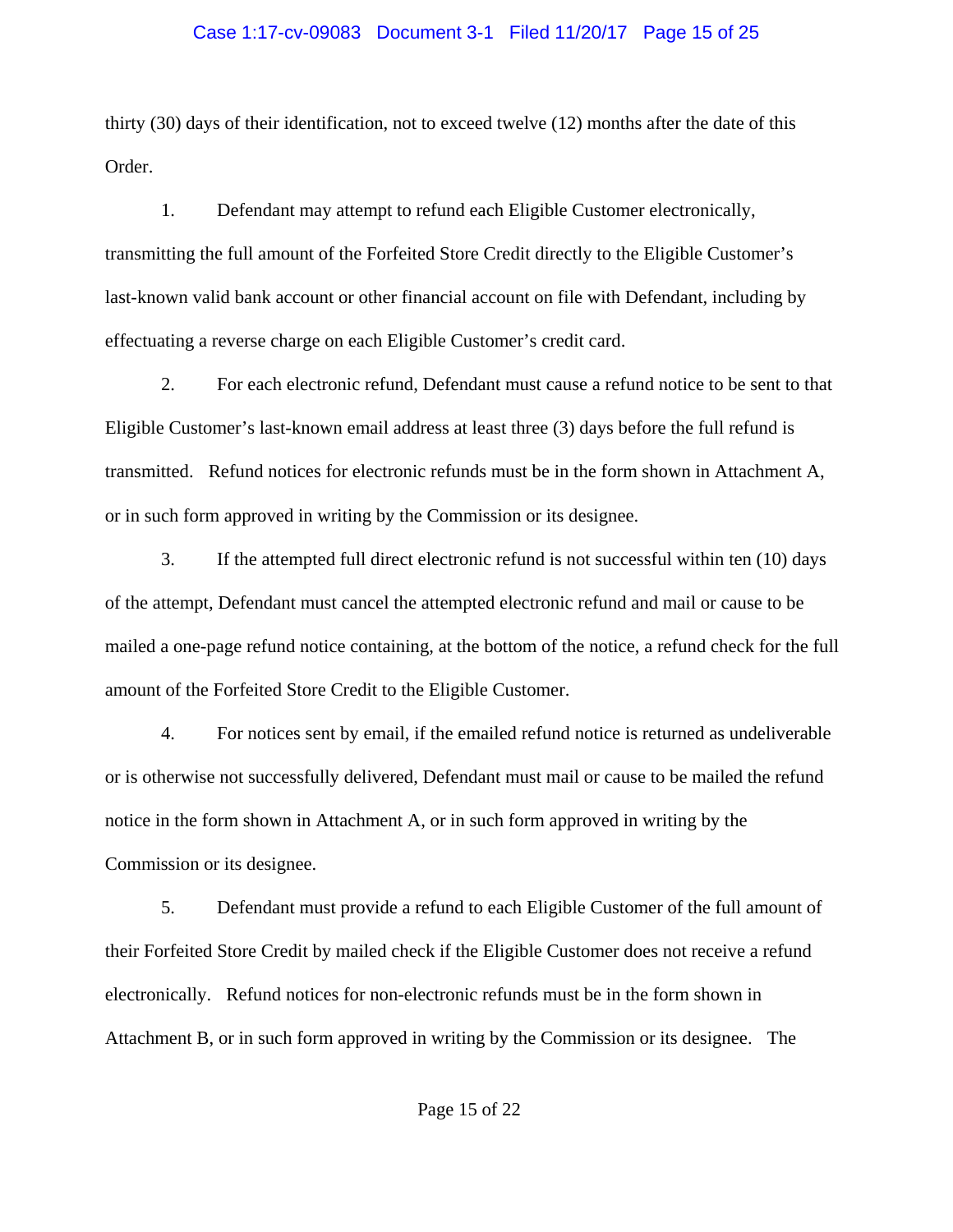#### Case 1:17-cv-09083 Document 3-1 Filed 11/20/17 Page 16 of 25

envelope containing the refund notice and check must be in the form shown in Attachment C.

6. For notices sent by mail, such mailing must be sent by first-class mail, postage prepaid, address correction service requested with forwarding and return postage guaranteed. For any mailings returned as undeliverable, Defendant must use standard address search methodologies such as re-checking Defendant's records and the Postal Service's National Change of Address database and re-mail to the corrected address within 7 days.

7. The face of each refund check must clearly and conspicuously state: "Please cash or deposit this check within 60 days or it may no longer be good." Defendant may void any checks that have not been negotiated after 67 days from the date the checks were originally mailed.

8. The mailing or emailing of notices must not include any information not specified in this Order, including but not limited to any enclosures or any written statement, illustration, or depiction that promotes the sale of a good or service or is designed to increase consumer interest in a brand, good, or service.

C. Defendant's notices must include a toll-free telephone number and an email address dedicated to responding to redress inquiries. Defendant must respond promptly and accurately to such inquiries, including: 1) whether the consumer is an Eligible Customer; 2) and if so, the redress required by the Order and steps taken for that customer. Defendant must not sell or attempt to sell any good or service through the refund program, including in response to consumer inquiries relating to refund eligibility.

D. Defendant must report on its notification and refund program under penalty of perjury:

1. Defendant must submit a report thirty (30) days after the entry of this Order,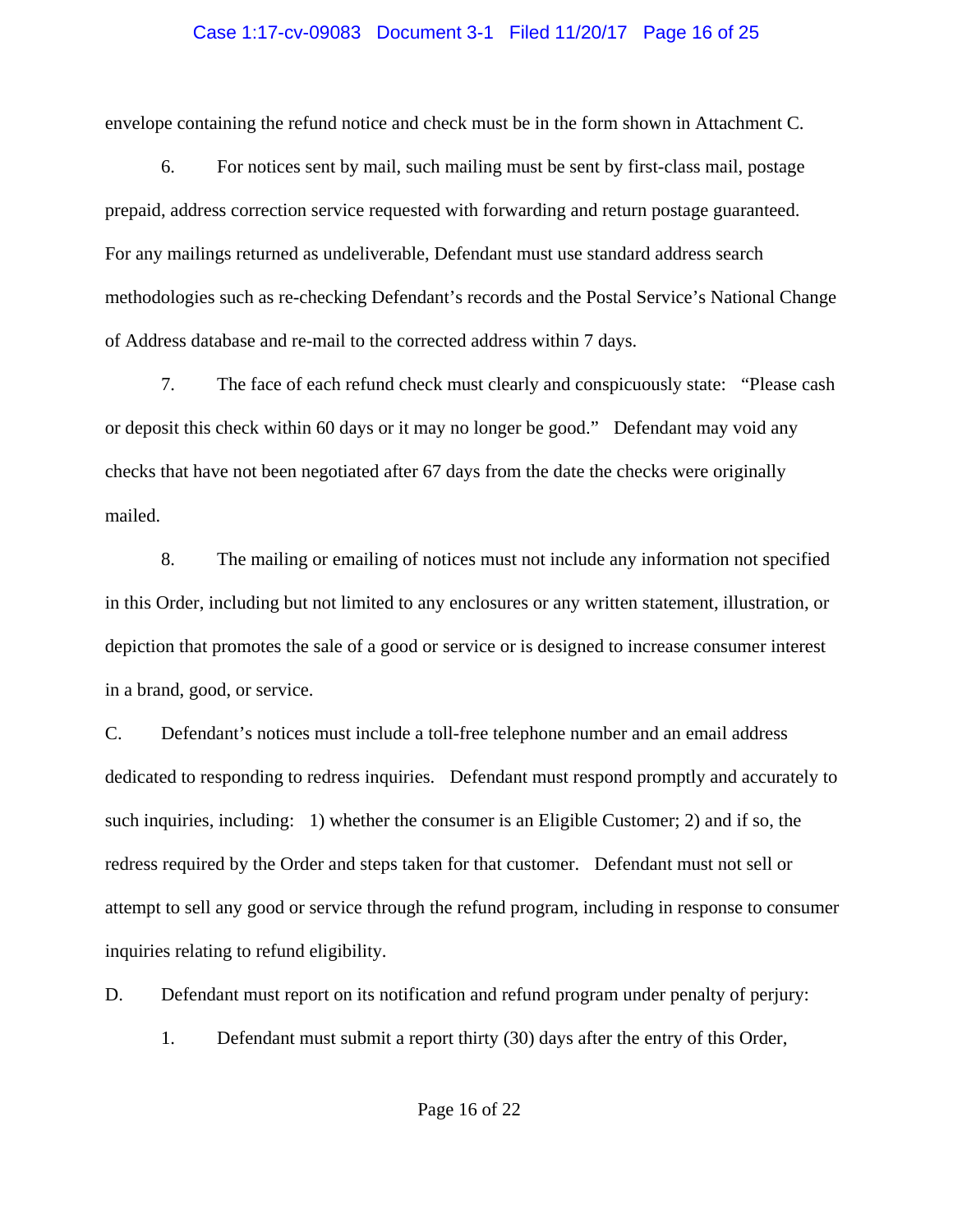## Case 1:17-cv-09083 Document 3-1 Filed 11/20/17 Page 17 of 25

summarizing its compliance as of that date. Defendant also must submit a report (1) year after the entry of this Order, summarizing its compliance as of that date and reporting the following totals: 1) Eligible Customers identified; 2) refunds sent electronically (including through reverse charges to credit cards); 3) refund checks mailed; 4) refund checks negotiated; and 5) the amount paid to the Commission at the end of the eligibility period.

2. If a representative of the Commission requests any information regarding the program, including but not limited to underlying customer refund data, Defendant must submit it within 10 days of the request.

E. The judgment amount shall become immediately due and payable to the Commission if Defendant fails to timely comply with the requirements of Section VII.B.

## **VIII. CUSTOMER INFORMATION**

IT IS FURTHER ORDERED that Defendant, Defendant's officers, agents, employees, and attorneys, and all other persons in active concert or participation with any of them, who receive actual notice of this Order, are permanently restrained and enjoined from directly or indirectly failing to provide sufficient customer information to enable the Commission to efficiently administer consumer redress. Defendant represents that it has provided this redress information to the Commission. If a representative of the Commission requests in writing any information related to redress, Defendant must provide it, in the form prescribed by the Commission, within 14 days.

## **IX. ORDER ACKNOWLEDGMENTS**

IT IS FURTHER ORDERED that Defendant obtain acknowledgments of receipt of this Order: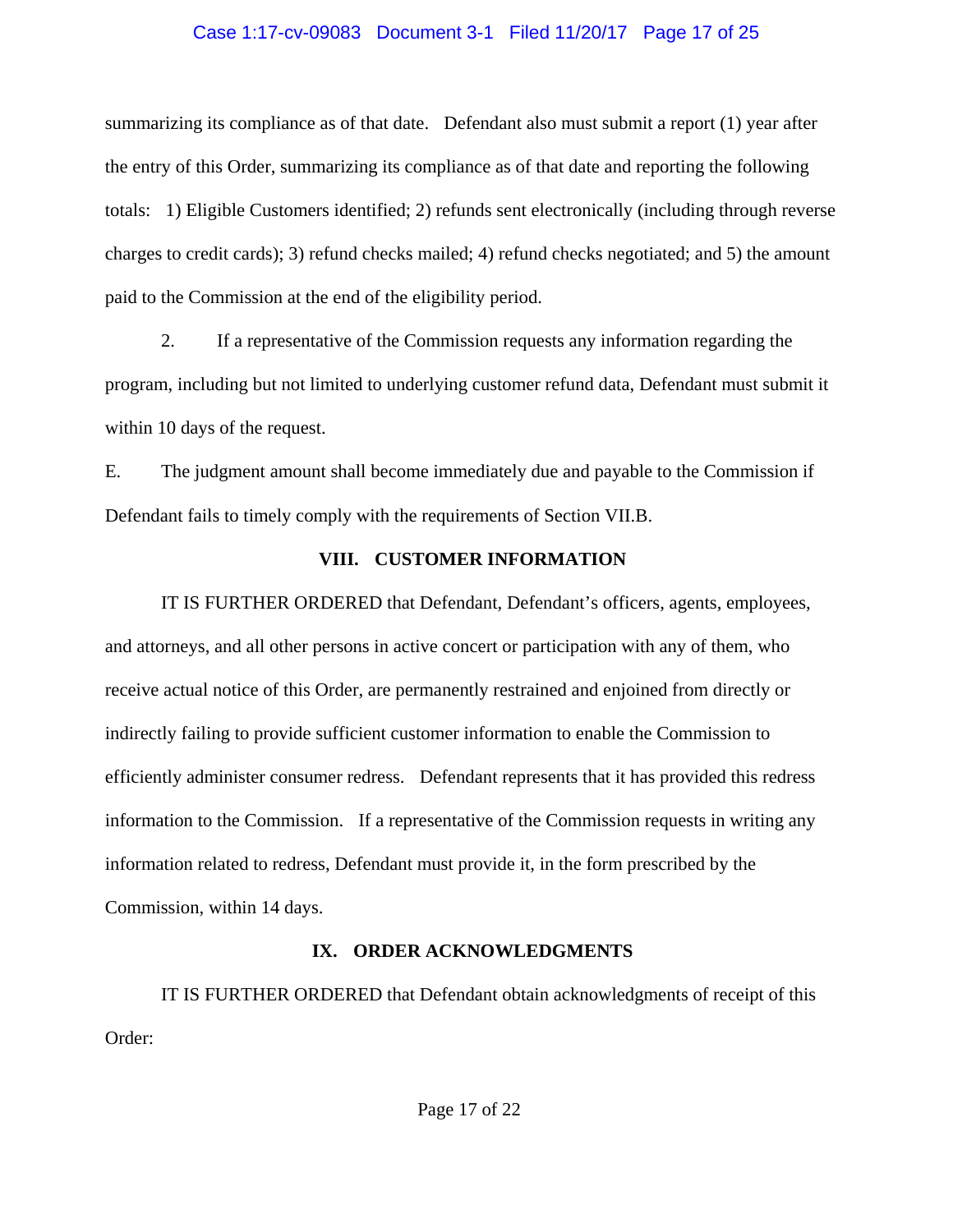#### Case 1:17-cv-09083 Document 3-1 Filed 11/20/17 Page 18 of 25

A. Defendant, within 7 days of entry of this Order, must submit to the Commission an acknowledgment of receipt of this Order sworn under penalty of perjury.

B. For 5 years after entry of this Order, Defendant must deliver a copy of this Order to: (1) all principals, officers, directors, and LLC managers and members; (2) all managers who supervise employees, agents, and representatives who participate in the online marketing or telemarketing of apparel or sell or provide any good or service with a negative option feature; and (3) any business entity resulting from any change in structure as set forth in the Section titled Compliance Reporting. Delivery must occur within 7 days of entry of this Order for current personnel. For all others, delivery must occur before they assume their responsibilities. C. From each individual or entity to which Defendant delivered a copy of this Order, Defendant must obtain, within 30 days, a signed and dated acknowledgment of receipt of this Order.

#### **X. COMPLIANCE REPORTING**

IT IS FURTHER ORDERED that Defendant make timely submissions to the Commission:

A. One year after entry of this Order, Defendant must submit a compliance report, sworn under penalty of perjury:

1. Defendant must: (a) identify the primary physical, postal, and email address and telephone number, as designated points of contact, which representatives of the Commission may use to communicate with Defendant; (b) identify all of Defendant's businesses by all of their names, telephone numbers, and physical, postal, email, and Internet addresses; (c) describe the activities of each business, including the goods and services offered, and the means of advertising,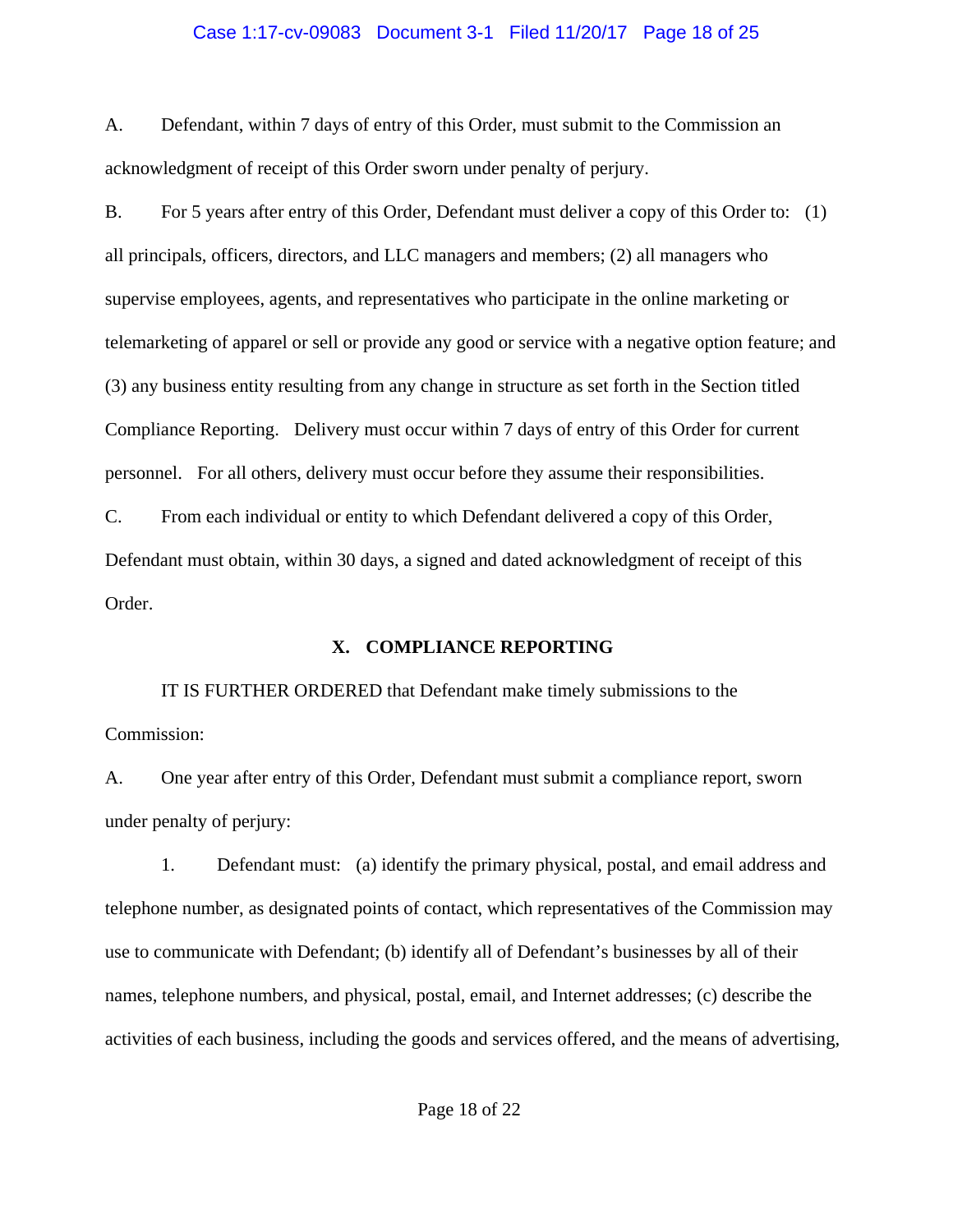#### Case 1:17-cv-09083 Document 3-1 Filed 11/20/17 Page 19 of 25

marketing, and sales; (d) describe in detail whether and how Defendant is in compliance with each Section of this Order; and (e) provide a copy of each Order Acknowledgment obtained pursuant to this Order, unless previously submitted to the Commission.

B. For 20 years after entry of this Order, Defendant must submit a compliance notice, sworn under penalty of perjury, within 14 days of any change in the following:

(a) any designated point of contact; or (b) the structure of Defendant or any entity that Defendant has any ownership interest in or controls directly or indirectly that may affect compliance obligations arising under this Order, including: creation, merger, sale, or dissolution of the entity or any subsidiary, parent, or affiliate that engages in any acts or practices subject to this Order.

C. Defendant must submit to the Commission notice of the filing of any bankruptcy petition, insolvency proceeding, or similar proceeding by or against Defendant within 14 days of its filing. D. Any submission to the Commission required by this Order to be sworn under penalty of perjury must be true and accurate and comply with 28 U.S.C. § 1746, such as by concluding: "I declare under penalty of perjury under the laws of the United States of America that the foregoing is true and correct. Executed on: \_\_\_\_\_" and supplying the date, signatory's full name, title (if applicable), and signature.

E. Unless otherwise directed by a Commission representative in writing, all submissions to the Commission pursuant to this Order must be emailed to DEbrief@ftc.gov or sent by overnight courier (not the U.S. Postal Service) to: Associate Director for Enforcement, Bureau of Consumer Protection, Federal Trade Commission, 600 Pennsylvania Avenue NW, Washington, DC 20580. The subject line must begin: *FTC v. Adoreme, Inc.*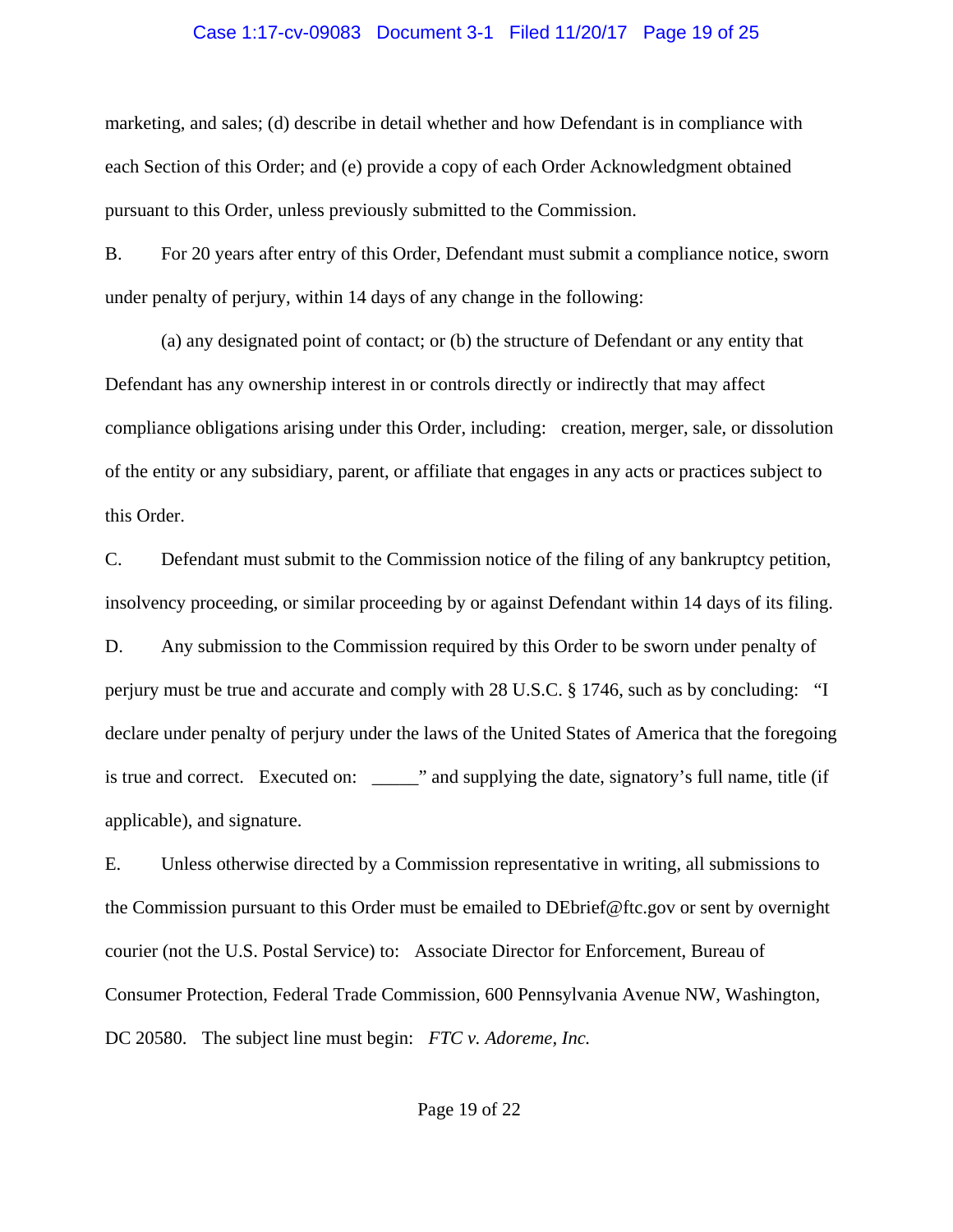## **XI. RECORDKEEPING**

IT IS FURTHER ORDERED that Defendant must create certain records for 20 years after entry of the Order, and retain each such record for 5 years. Specifically, Defendant, in connection with the online marketing of apparel, must create and retain the following records:

A. accounting records showing the revenues from all goods or services sold;

B. personnel records showing, for each person providing services, whether as an employee or otherwise, that person's: name; addresses; telephone numbers; job title or position; dates of service; and (if applicable) the reason for termination;

C. records of all consumer complaints and refund requests concerning the subject matter of the Order, whether received directly or indirectly, such as through a third party, and any response;

D. all records necessary to demonstrate full compliance with each provision of this Order, including all submissions to the Commission; and

E. a copy of each unique advertisement or other marketing material, other than social media advertisements. Defendant must retain each substantively unique social media advertisement. For purposes of this Subsection, an advertisement or marketing material is "substantively unique" if it conveys different claims than other material, or conveys claims differently than other material.

## **XII. COMPLIANCE MONITORING**

IT IS FURTHER ORDERED that, for the purpose of monitoring Defendant's compliance with this Order, and any failure to transfer any assets as required by this Order:

A. Within 14 days of receipt of a written request from a representative of the Commission, Defendant must: submit additional compliance reports or other requested information, which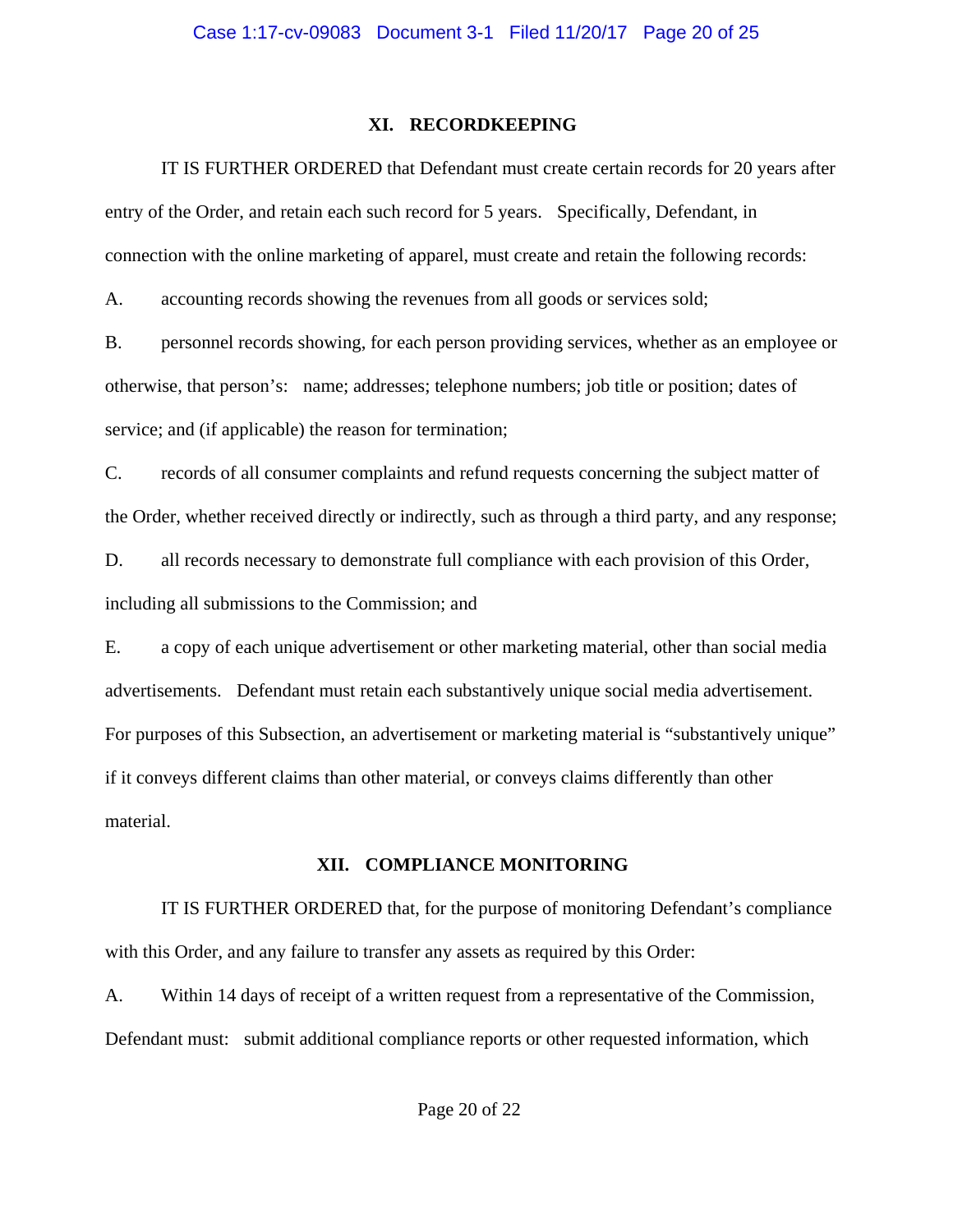## Case 1:17-cv-09083 Document 3-1 Filed 11/20/17 Page 21 of 25

must be sworn under penalty of perjury; appear for depositions; and produce documents for inspection and copying. The Commission is also authorized to obtain discovery, without further leave of court, using any of the procedures prescribed by Federal Rules of Civil Procedure 29, 30 (including telephonic depositions), 31, 33, 34, 36, 45, and 69.

B. For matters concerning this Order, the Commission is authorized to communicate directly with Defendant. Defendant must permit representatives of the Commission to interview any employee or other person affiliated with Defendant who has agreed to such an interview. The person interviewed may have counsel present.

C. The Commission may use all other lawful means, including posing, through its representatives as consumers, suppliers, or other individuals or entities, to Defendant or any individual or entity affiliated with Defendant, without the necessity of identification or prior notice. Nothing in this Order limits the Commission's lawful use of compulsory process, pursuant to Sections 9 and 20 of the FTC Act, 15 U.S.C. §§ 49, 57b-1.

## **XIII. RETENTION OF JURISDICTION**

IT IS FURTHER ORDERED that this Court retains jurisdiction of this matter for purposes of construction, modification, and enforcement of this Order.

SO ORDERED this day of  $\qquad \qquad$  , 2017.

## \_\_\_\_\_\_\_\_\_\_\_\_\_\_\_\_\_\_\_\_\_\_\_\_\_\_\_\_\_\_\_\_ UNITED STATES DISTRICT JUDGE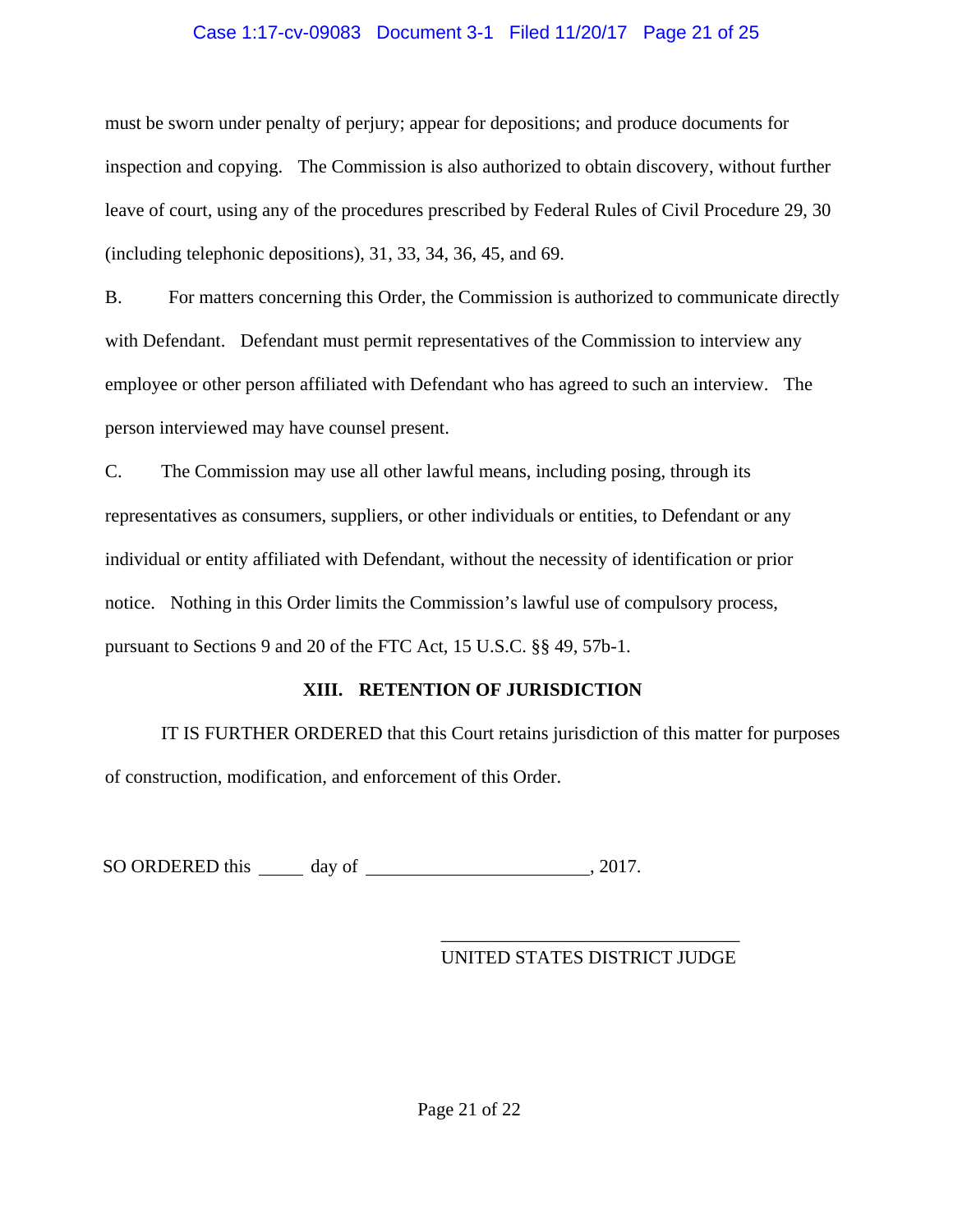#### SO STIPULATED AND AGREED:

**FOR PLAINTIFF:** 

Alejandrp G. Rosenbl Kttorney Federal Trade Commission Washington, DC 20380 202-326-2698 (phone) 202-326-3197 (fax) arosenberg@ftc.gov

Date:  $11/20/2017$ 

FOR DEFENDANT:

Date:  $\frac{|r-1|-201^2}{ }$ 

Antony Kim, Esq. Orrick, Herrington & Sutcliffe LLP 1152 15th Street, N.W. Washington, D.C. 20005 202-339-8493 202-270-7590 (fax) akim@orrick.com

Mark Mermelstein Esq. Orrick, Herrington & Sutcliffe LLP 777 South Figueroa Street, Suite 3200 Los Angeles, CA 90017 mmermelstein@orrick.com

Counsel for Adoreme, Inc.

DEFENDANT: Adoreme, Inc.

Date:  $254/68/44$ 

Morgan Hermand-Waiche, as an owner and officer of Adoreme, Inc.

Page 22 of 22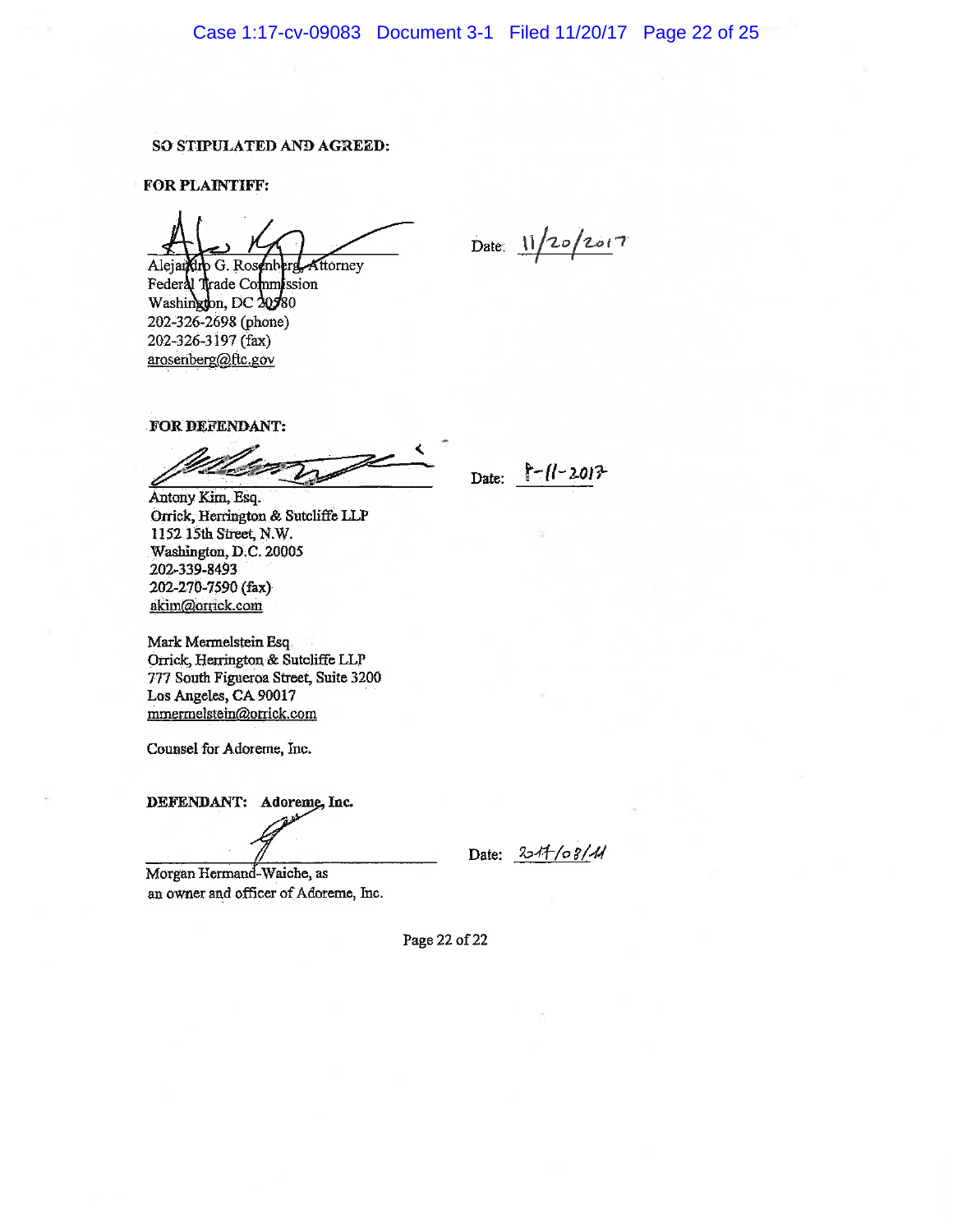## **ATTACHMENT A – Electronic Template:**

The notification must be in the following form, with underlined text completed as directed:



<Date>

## **Subject: Court-Ordered Refund**

<Name of Eligible Customer> <Mailing address of Eligible Customer including Zip Code> <Email address of Eligible Customer>

Dear <Name of Eligible Customer>:

We're writing because you had store credit with AdoreMe that you forfeited when you cancelled your VIP Membership. The Federal Trade Commission brought charges against AdoreMe for failing to make clear that those credits would be forfeited when your membership was cancelled. To settle the FTC's lawsuit, we're refunding money to customers who forfeited this store credit.

Within the next three days, we will refund to the credit card, debit card, or bank account you used to make purchases from Adore Me the full amount of store credit you lost. If, for any reason, your refund doesn't go through – for example, if you've closed that account and your bank is not able to get the money to you – we will mail you a refund check.

You don't have to do anything else to get a refund. If someone contacts you about a refund and asks you for money, or asks for your Social Security number or your bank or credit card information, it's a scam.

If you have a question about your refund, please email us at <insert AdoreMe email address for redress inquiries or call us at <insert AdoreMe phone number for redress inquiries >. For more information about our settlement with the FTC, visit <insert URL to be provided by FTC staff>.

Sincerely,

<signature>

Morgan Hermand-Waiche

Chief Executive Officer, AdoreMe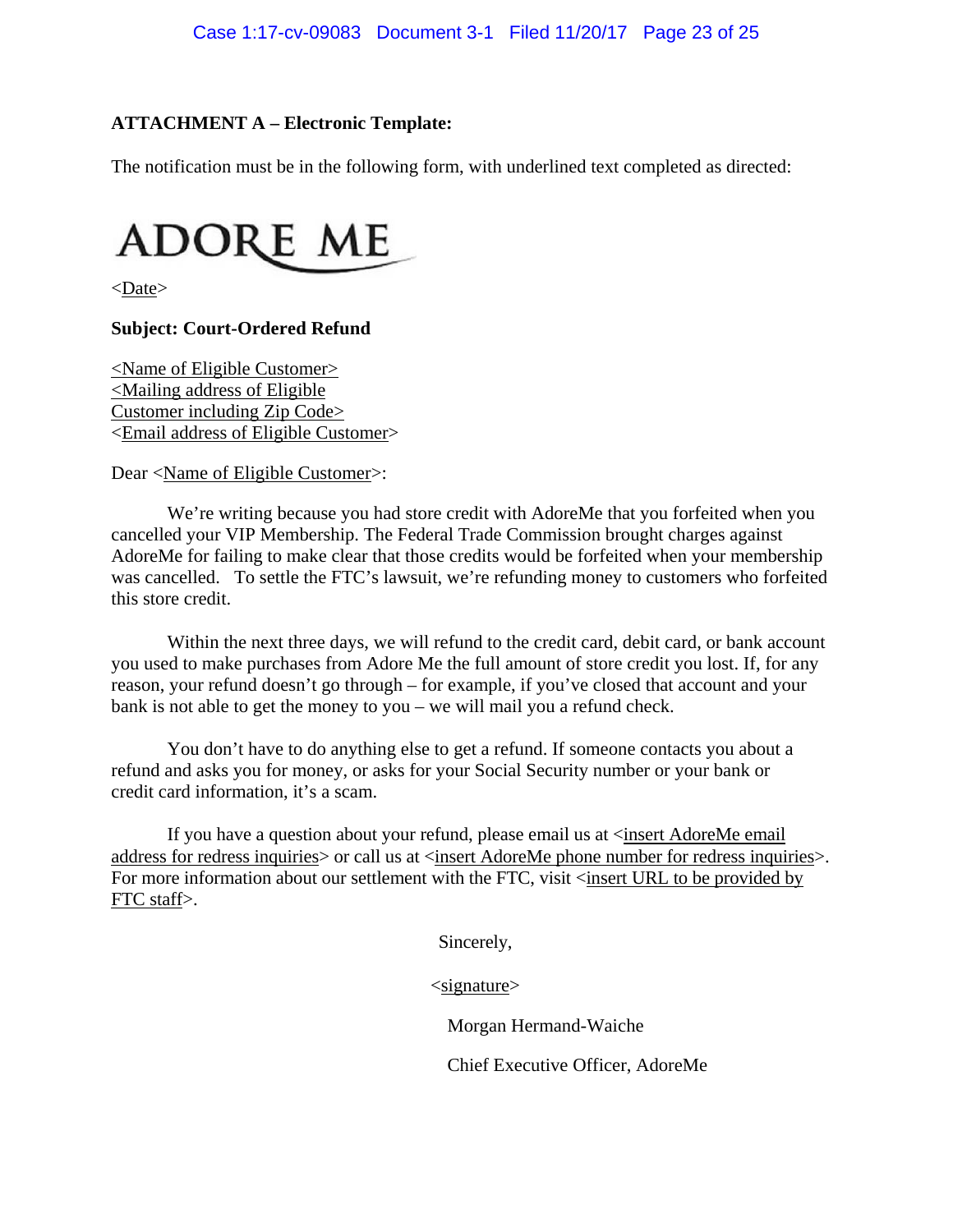## **ATTACHMENT B – Letter Template:**

The notification must be in the following form, with underlined text completed as directed, and the check attached to the bottom of the letter, not obscuring the letter's text:

# **ADORE ME**

# **COURT-ORDERED REFUND**

 $<$ Date $>$ 

Dear <Name of Eligible Customer>:

We're writing because you have had store credit with AdoreMe that you forfeited when you cancelled your VIP Membership. The Federal Trade Commission brought charges against AdoreMe for failing to make clear that those credits would be forfeited when your membership was cancelled. To settle the FTC's lawsuit, we're refunding money to customers who forfeited their store credit.

- **The attached check refunds the full amount of forfeited store credit we owe you.**
- Please cash or deposit this check by <**180 days from date of issuance**>. After that, your bank may not accept the check or may charge you a fee.

You don't have to pay anything to cash the refund check. If someone contacts you about a refund and asks you for money, or asks for your Social Security number or your bank or credit card information, it's a scam.

If you have a question about your refund, please email us at <insert AdoreMe email address for redress inquiries> or call us at <insert AdoreMe phone number for redress inquiries>. For more information about our settlement with the FTC, visit <insert URL to be provided by FTC staff>.

Sincerely,

 $\langle$ signature $\rangle$ 

Morgan Hermand-Waiche

Chief Executive Officer, AdoreMe